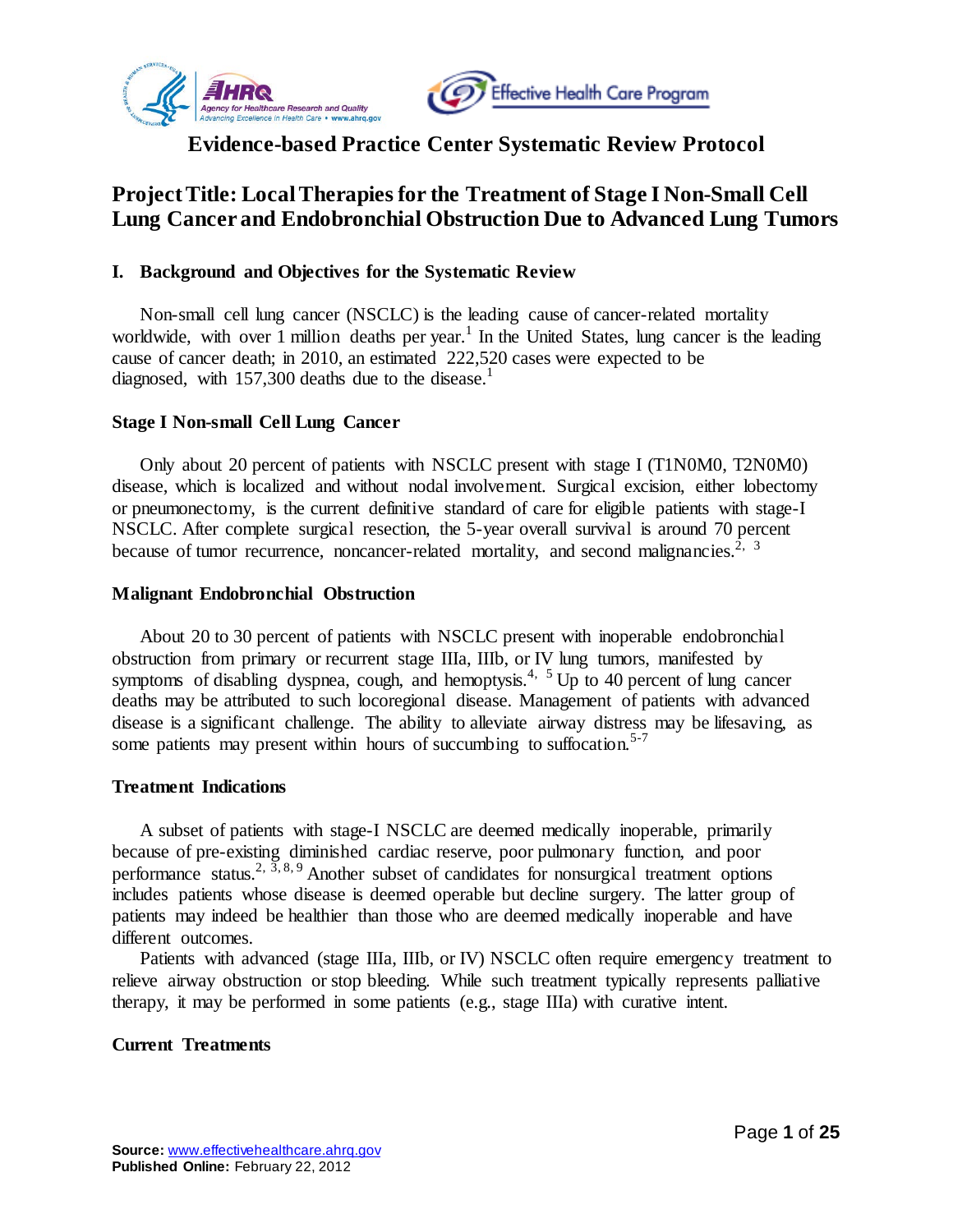



Surgical resection is the standard of care for stage-I NSCLC. Comparing interventional ablative and external beam radiotherapy (RT) procedures to surgery in this setting is difficult, as surgical candidates likely reflect a different, generally healthier patient group than patients whose tumors are medically inoperable. This comparison is outside the scope of the comparative effectiveness review (CER).

### *Nonsurgical Definitive Treatment Options for Stage I Non-small Cell Lung Cancer*

Thoracic RT plays a pivotal role in the definitive treatment of patients with stage-I NSCLC who are deemed medically inoperable and in those who decline surgery.<sup>[2,](#page-18-1) [3](#page-18-2)</sup> Ideally, RT balances delivery of a cytotoxic dose of ionizing radiation to the tumor volume, while attempting to minimize adverse effects of radiation on adjacent normal lung tissue and thoracic structures. Several RT modalities have been used to treat patients with stage-I NSCLC, as follows.

*Conventional Two-Dimensional External Beam Radiotherapy.* Conventional twodimensional external beam radiotherapy (2D-EBRT) consists of a single beam from one to four directions with the radiation fields designed based on 2D fluoroscopic simulation images. It encompasses the tumor and a significant margin of normal tissue to avoid missing any part of the tumor and to maximize the likelihood of a favorable therapeutic outcome. It involves numerous treatment sessions, with dose fractionation, and can lead to adverse effects related to the effect of radiation on normal lung tissue, including radiation pneumonitis and permanent loss of noncancerous lung tissue. While higher radiation doses enhance local tumor control, as a function of a dose-response relationship for both local control and survival, dose escalation with conventional EBRT is associated with dose-limiting toxicities, such as radiation fibrosis and pneumonitis. Poor local control with conventional EBRT is associated with inaccurate tumor targeting, failure to conform the dose distribution to the target volume, and an associated failure to deliver an adequate dose of radiation.<sup>[8](#page-18-5)</sup> Until recently, conventional EBRT was the standard of care for patients with inoperable stage-I NSCLC, offering a relatively poor chance of cure with long-term survival rates of 3 to 13 percent overall and perhaps 30 to 50 percent at 5 years in patients with T1 tumors.<sup>[8](#page-18-5)</sup>

Conventional EBRT is of historical interest as a comparator for conformal RT techniques in patients with stage-I NSCLC, but it is no longer in routine use in modern radiation oncology practice in this setting. It will not be considered as a comparator in the stage I local treatment setting.

*External Beam Conformal Radiotherapy Options.* Inadequate survival outcomes with 2D-EBRT led to development and application of newer conformal RT methods, including 3 dimensional conformal radiation therapy (3D-CRT), intensity-modulated radiation therapy (IMRT), and stereotactic body radiation therapy (SBRT) for definitive (curative) treatment of inoperable patients with stage-I NSCLC.<sup>[10-12](#page-18-7)</sup>

3D-CRT employs computed tomographic (CT) simulation, allowing for more accurate dose calculations by taking into account axial anatomy and complex tissue contours. Threedimensional anatomic information from diagnostic CT scans are used to deliver multiple (100– 200) highly focused beams of radiation that converge at the tumor site. $8$  This approach allows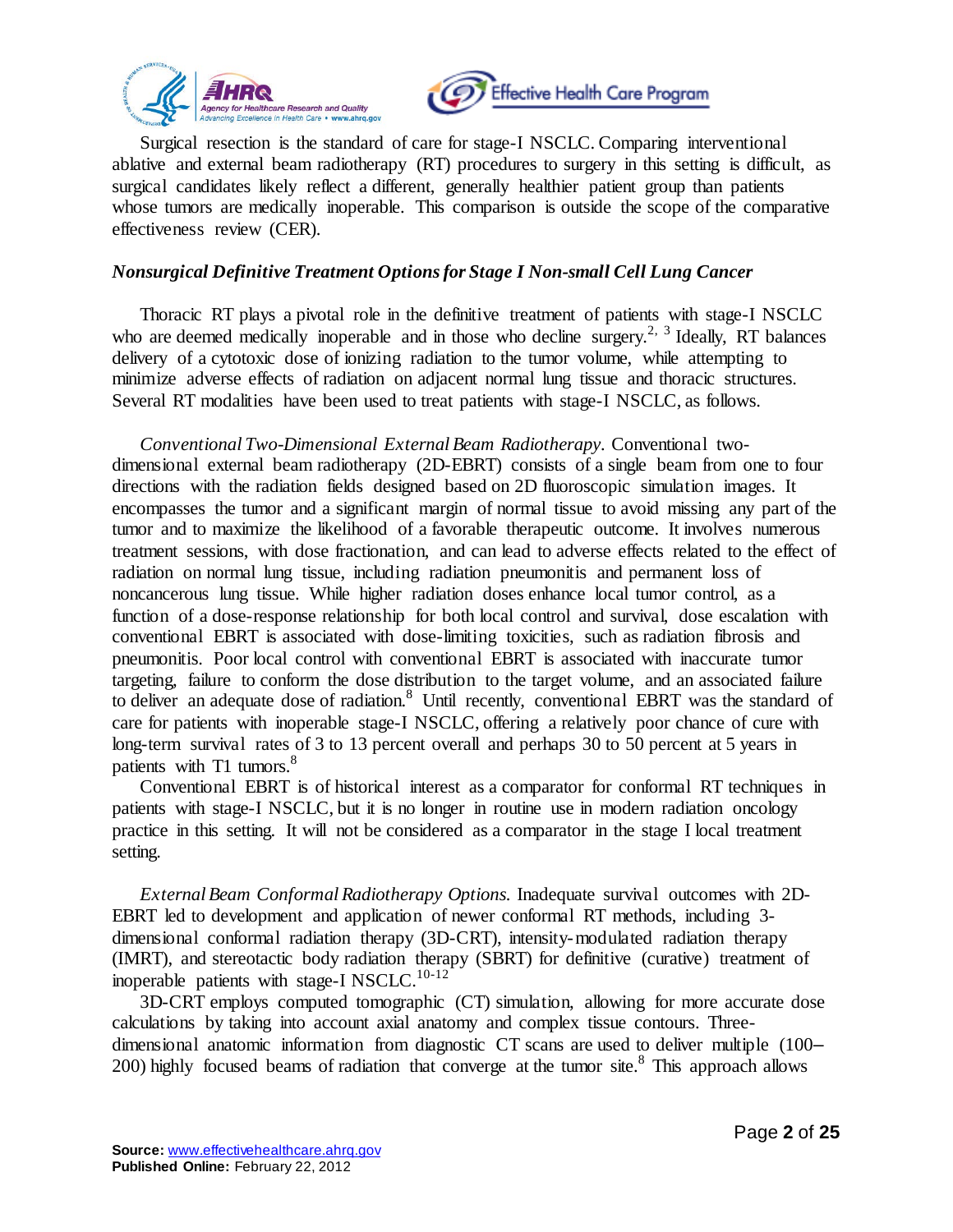



accurate and precise conformity of the radiation to the tumor volume, with very rapid dose falloff in surrounding normal lung parenchyma.

IMRT, which has been implemented over the last decade, has further refined radiation dose delivery.[11,](#page-18-8) [13,](#page-18-9) [14](#page-18-10) IMRT permits the modulation of both the number of fields and the intensity of radiation within each field, allowing for greater control of the dose distribution to the target. A potential theoretical benefit of IMRT is the ability to deliver higher doses to the tumor than with other methods with greater tumoricidal effectiveness. However, while dose-histogram studies suggest IMRT allows better conformality of the high-dose volume to the tumor, questions continue about the relative benefits and harms of this technique, because IMRT actually increases the volume of lung that receives a low radiation dose and may actually increase the rate of injury.  $11$ 

SBRT delivers very high, conformal doses of radiation in fewer treatment sessions (generally  $3-8$  fractions), with the potential to cause less damage to surrounding normal tissue.<sup>[15](#page-19-0)</sup> While SBRT appears to be supplanting other conformal RT methods for definitive treatment of stage-I NSCLC, the relative balance of benefits and harms in this setting is unclear.

Proton beam radiotherapy (PBRT) represents another conformal RT option for stage-I NSCLC. PBRT delivers high doses of radiation to the tumor. Proton beams enter the body with a low radiation dose, stop at the tumor, match its shape and volume or depth, and deposit the bulk of their cytotoxic energy within the tumor; thus, this type of treatment may cause less damage to surrounding healthy tissue. $16$ 

The optimal definitive external RT modality is not defined for patients with medical contraindications (patients whose disease is medically inoperable) or for those with stage-I NSCLC who elect nonsurgical treatment.<sup>[12](#page-18-11)</sup> SBRT is used in patients considered unfit for surgery, and some investigators suggest it could become the standard of care for this indication.<sup>[17-20](#page-19-2)</sup> However, other conformal RT methods, including IMRT and 3D-CRT, have been used in this setting. All of these RT procedures are time-intensive, require significant training, and necessitate substantial advance planning.<sup>[11,](#page-18-8) [14](#page-18-10)</sup> Institutional quality-control processes are required to assure their safe and effective use, in particular IMRT.<sup>[13](#page-18-9)</sup> Analysis of the application of PBRT to NSCLC presents challenges secondary to the small number of institutions that have experience with this technique and small reported patient numbers.<sup>[16](#page-19-1)</sup>

#### *Interventional Treatment Options*

Interventional treatment options for stage-I NSCLC include radiofrequency ablation  $(RFA)$ .<sup>[15,](#page-19-0) [21](#page-19-3)</sup> Percutaneous RFA is a minimally invasive technique that uses high-frequency electric currents to heat and destroy a tumor and is typically performed in a single session with few adverse effects.<sup>[22](#page-19-4)</sup> The most frequent complication of RFA is pneumothorax.<sup>[17](#page-19-2)</sup> Analysis of the application of RFA to NSCLC presents challenges secondary to the small number of institutions that have experience with this technique and small numbers of reported patients.<sup>[16,](#page-19-1) [22,](#page-19-4)</sup> [23](#page-19-5)

Brachytherapy (BT) was used for definitive treatment of stage I nonsurgical patients, but is now considered appropriate only as an adjunct to surgery.<sup>[24](#page-19-6)</sup> It will not be considered as a comparator in this setting in this CER.

#### **Malignant Endobronchial Obstruction**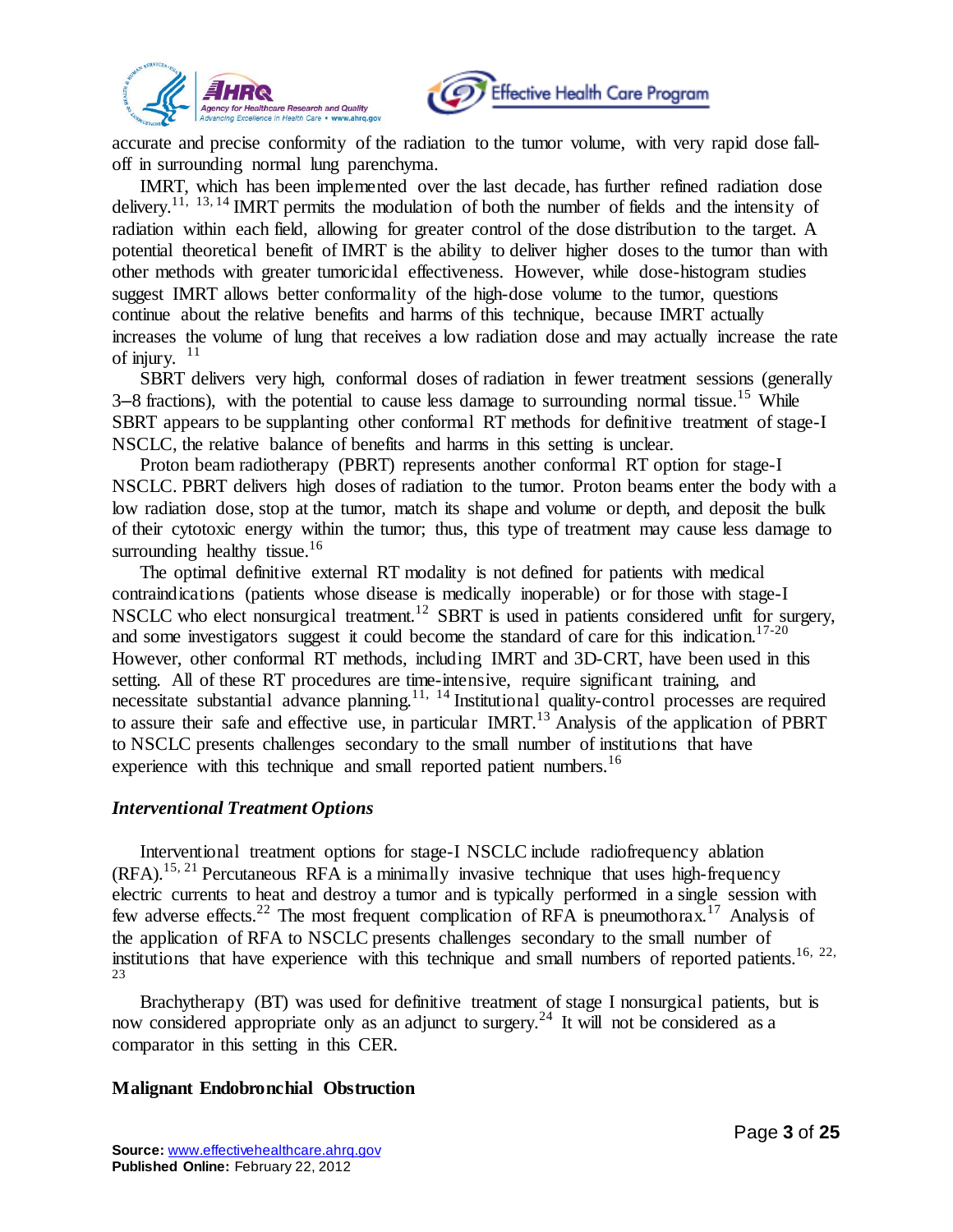



# *Treatment Options for Malignant Endobronchial Obstruction*

The choice of treatments is a function of tumor stage and the level of patient distress. Among patients with stage IIIa disease, treatment may be undertaken to relieve symptoms, to improve quality of life, and with curative intent. Among patients with stage IIIb or IV disease, improved quality of life and palliation are the primary treatment goals.

*Conventional Two-Dimensional External Beam Radiotherapy (2D-EBRT).* Patients with good performance status may benefit from higher dose, low-fraction external beam RT (EBRT) to relieve symptoms (e.g., hemoptysis, cough, chest pain, dyspnea, obstructive pneumonia, dysphagia, etc.) associated with endobronchial obstructive tumor.

*Interventional Options.* Endobronchial BT is another option for endobronchial obstruction and can be used alone or with EBRT to boost the total dose of irradiation used.<sup>[7,](#page-18-12) [25](#page-19-7)</sup> It has been used in combination with high-dose EBRT as a potential curative primary treatment in selected cases (stage IIIa). Serious complications have been described with endobronchial BT, including massive hemoptysis, tracheoesophageal fistulas, bronchial stenosis, and radiation bronchitis.<sup>[25](#page-19-7)</sup>

The role of endobronchial BT for the palliative treatment of symptomatic patients with endobronchial obstruction is unclear. It has been used as a palliative treatment in case of endobronchial tumor recurrence after EBRT. Endobronchial BT also may be an option for patients in whom EBRT fails to relieve symptoms or for those with endobronchial disease who require lung re-expansion before or in conjunction with radical RT.<sup>[7](#page-18-12)</sup>

Interventional bronchoscopy with mechanical debulking can re-establish airway patency in a large proportion of patients with malignant endobronchial obstruction due to advanced stage disease (IIIa, IIIb, or IV). This procedure relieves dyspnea effectively and rapidly, although results may not always translate into improvements in overall quality of life.<sup>[6](#page-18-13)</sup> Similarly, endobronchial stent placement can reduce respiratory distress in patients with malignant endobronchial obstruction.<sup>[26](#page-19-8)</sup> This procedure may be safely performed in an outpatient setting with conscious sedation alone and with few complications such as stent migration.

#### **Objectives**

This CER of local therapies for stage I (T1N0M0, T2N0M0) NSCLC and endobronchial obstruction due to stage IIIa, IIIb, or IV lung tumors will provide a comprehensive analysis of the relative benefits and harms of lung-directed nonsurgical therapies in two disease settings encompassing four distinct patient populations (see PICOTS [Population, Intervention, Comparator, Outcome, Timing and Setting] framework below). These topics are clinically relevant and necessary because of uncertainty surrounding optimal use of the various local therapies in these settings and because of its importance to health care providers, patients, and policymakers.

#### **Summary**

Several local nonsurgical therapies are available for definitive treatment of inoperable stage-I NSCLC, including conformal radiation modalities (3D-CRT, IMRT, SBRT, PBRT), and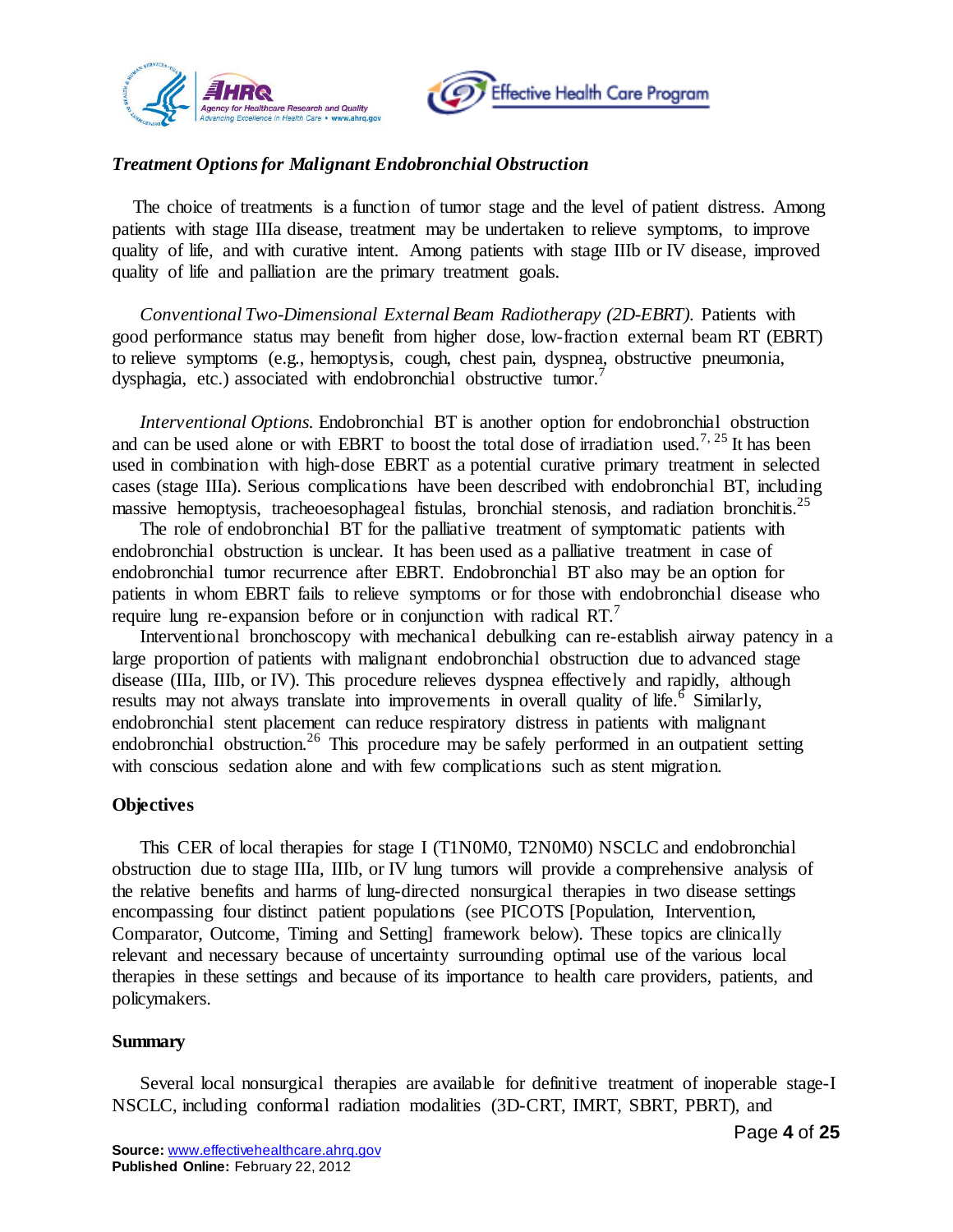



interventional methods such as RFA. Likewise, numerous methods are used to treat patients with symptomatic malignant endobronchial obstruction, including EBRT methods, BT, surgical debridement and stent placement, and others (e.g., YAG [yttrium-aluminum-garnet] laser, cryoablation).

Malignant endobronchial obstruction secondary to stage IIIa, IIIb, or IV NSCLC is a significant challenge. Treatment with curative intent may be undertaken for patients with stage IIIa disease, whereas those with stage IIIb or IV will be treated with palliative intent. In both groups, the ability to alleviate airway distress may be lifesaving, at least in the short term, as some patients may present within hours of succumbing to suffocation.<sup>[5-7](#page-18-4)</sup>

### **II. The Key Questions**

The Key Questions (KQs) were posted for public comment on the Agency for Healthcare Research and Quality (AHRQ) Effective Health Care Program Web site for 4 weeks. Based on these comments and discussion with the Technical Expert Panel (TEP), changes were made to the KQs, the PICOTS, and analytical frameworks, as follow:

- KQ 2 originally was intended to consider patients who were deemed "technically inoperable" by virtue of having a tumor ">T2" or secondary to inaccessible location. Patients with >T2 tumors do not conform to the American Joint Committee on Cancer's definition of stage-I NSCLC and thus are not candidates for the definitive local interventions that are the topic of this CER, so based on input from the TEP, this KQ was deleted from the original version of the protocol. KQs 1 and 2 will consider, respectively, adult (age 18 years or older) patients with documented (clinical or pathological) stage-I NSCLC for whom surgery is contraindicated secondary to comorbidities or those who are deemed operable but who decline surgery.
- For KQs 1 and 2, conventional 2D-RT and BT were deleted as interventions based on input from the TEP as these treatments are not currently used in this setting.
- For KQ 3, laser therapy (undefined) and cryoablation were added as potential interventions, whereas PBRT was removed as the TEP viewed it as inappropriate for patients with symptomatic, advanced stage cancer who are unlikely to tolerate the stresses associated with travel to a facility and the treatment itself.

### **Question 1**

What are the comparative benefits and harms of local nonsurgical therapies for documented (clinical or biopsy) stage I (T1N0M0, T2N0M0) NSCLC in adult patients (age 18 years or older) who are not surgical candidates because of the presence of contraindications to major surgery, for example, cardiac insufficiency, poor pulmonary function, presence of severe intercurrent illness, or poor performance status?

# **Question 2**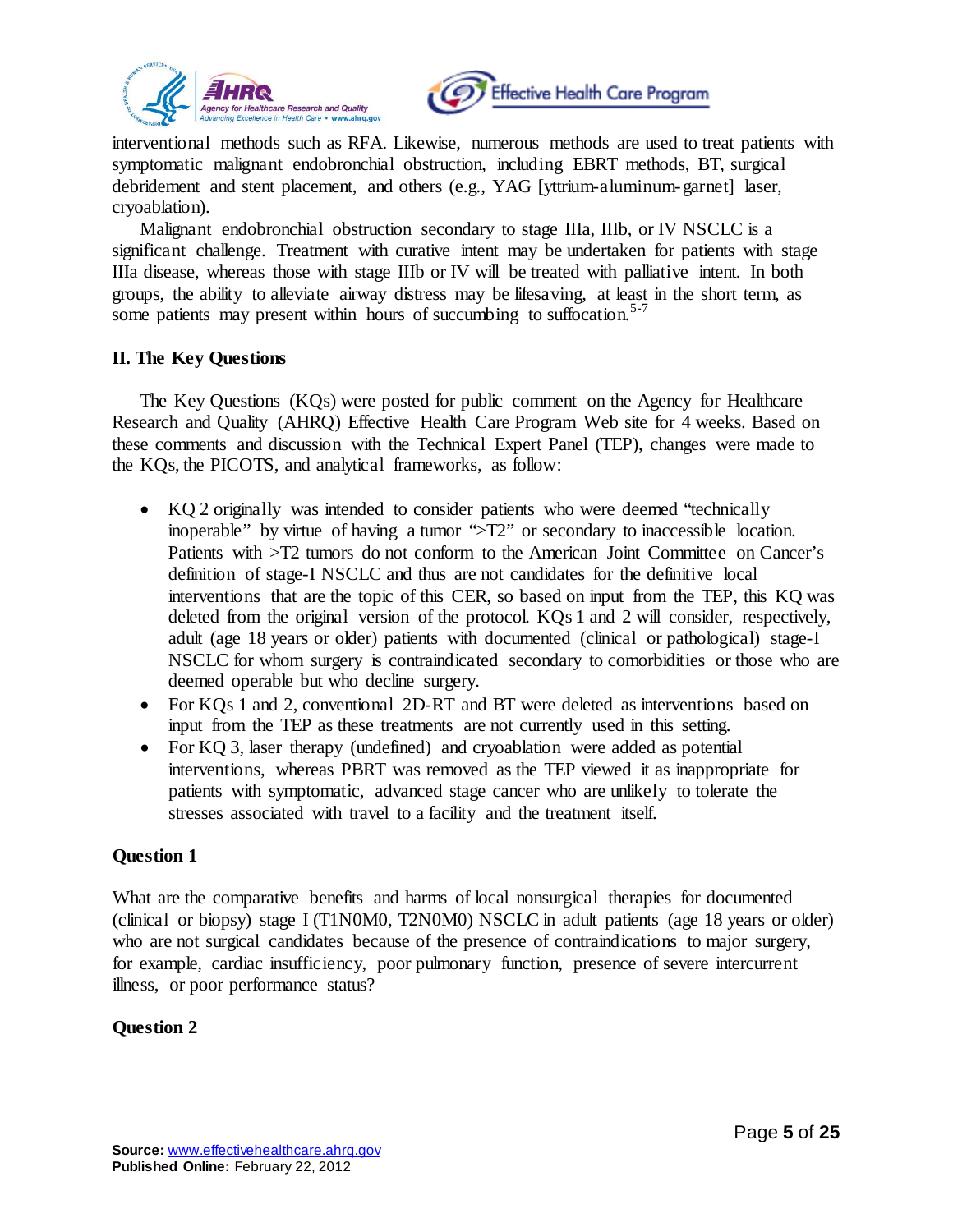



What are the comparative benefits and harms of local nonsurgical therapies for documented (clinical or biopsy) stage I (T1N0M0, T2N0M0) NSCLC in adult patients (age 18 years or older) whose tumor is deemed operable but decline surgery?

# **Question 3**

- a. What are the comparative short- and long-term benefits and harms of local therapies given with palliative or curative intent to patients with stage IIIa NSCLC with endoluminal obstruction of the trachea, main stem, or lobar bronchi and recurrent or persistent thoracic symptoms such as hemoptysis, cough, dyspnea, and postobstructive pneumonitis?
- b. What are the comparative short- and long-term benefits and harms of local palliative therapies in patients with advanced stage (IIIb or IV) NSCLC with endoluminal obstruction of the trachea, main stem, or lobar bronchi and recurrent or persistent thoracic symptoms such as hemoptysis, cough, dyspnea, and postobstructive pneumonitis?

### **PICOTS Framework**

**Population(s)**

# **KQs 1 and 2**

Adult patients (age 18 years or older) with documented (clinical or biopsy) stage I (T1N0M0 and T2N0M0) NSCLC who:

- Are not deemed surgical candidates because of the documented presence of contraindications to major surgery, for example, cardiac insufficiency, poor pulmonary function, presence of severe intercurrent illness, or poor performance status (KQ 1)
- May otherwise be deemed surgical candidates according to current clinical criteria but decline surgery (KQ 2)

# **KQ 3**

Adult patients (age 18 years or older) with advanced stage (IIIa, IIIb, or IV) NSCLC who have endoluminal obstruction of the trachea, main stem, or lobar bronchi and recurrent or persistent thoracic symptoms such as hemoptysis, cough, dyspnea, and postobstructive pneumonitis and are treated with:

- KQ 3a: Curative or palliative intent (stage IIIa)
- KQ 3b: palliative intent (stage IIIb/IV)

### **Interventions**

○ No definitive surgical intervention will be considered for any KQ.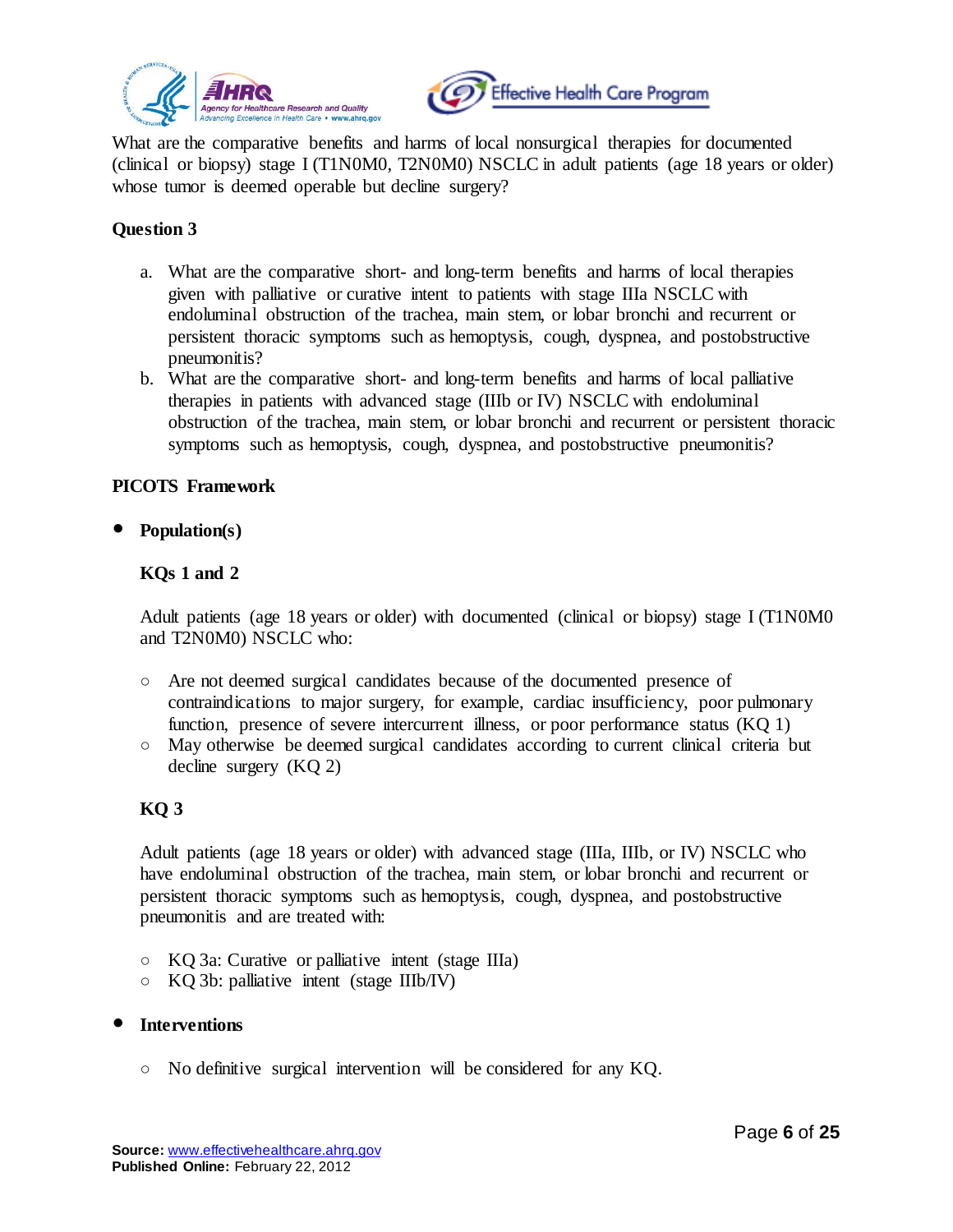



- $\circ$  For KQs 1 and 2, only single interventions will be compared, for example two different conformal RT methods or RFA compared to a conformal RT method.
- $\circ$  For KQ 3, combinations may be considered, for example endobronchial debridement plus a stent, compared to debridement alone; or, combination of 2D-RT with BT compared to RT alone.
- Because systemic therapy (chemotherapy) may be used with radiotherapy or local interventional methods in stage III or greater patients, we will collect that information to use in categorizing and assessing outcomes to ensure relevant and appropriate comparisons are made, particularly as they relate to possible harms. Such comparisons may be segregated and reported accordingly if it is not possible to discern interventional therapeutic effects.

# **KQs 1 and 2**

- Conformal RT methods (including stereotactic body radiotherapy, 3D-CRT, and IMRT)
- **PBRT**
- **Radiofrequency ablation**

# **KQ 3**

- Conventional 2D external beam radiotherapy
- Conformal radiotherapy methods (including stereotactic body radiotherapy, 3D-CRT, and IMRT)
- $\blacksquare$  BT
- $\blacksquare$  RFA
- **Cryoablation**
- Laser therapy
- Endobronchial debridement and stents

# **Comparators**

# **KQs 1 and 2**

○ Interventions will be compared to each other as appropriate and noted above.

# **KQ 3**

- Interventions will be compared to each other as appropriate and noted above.
- **Outcomes**

### **KQ 1 and 2**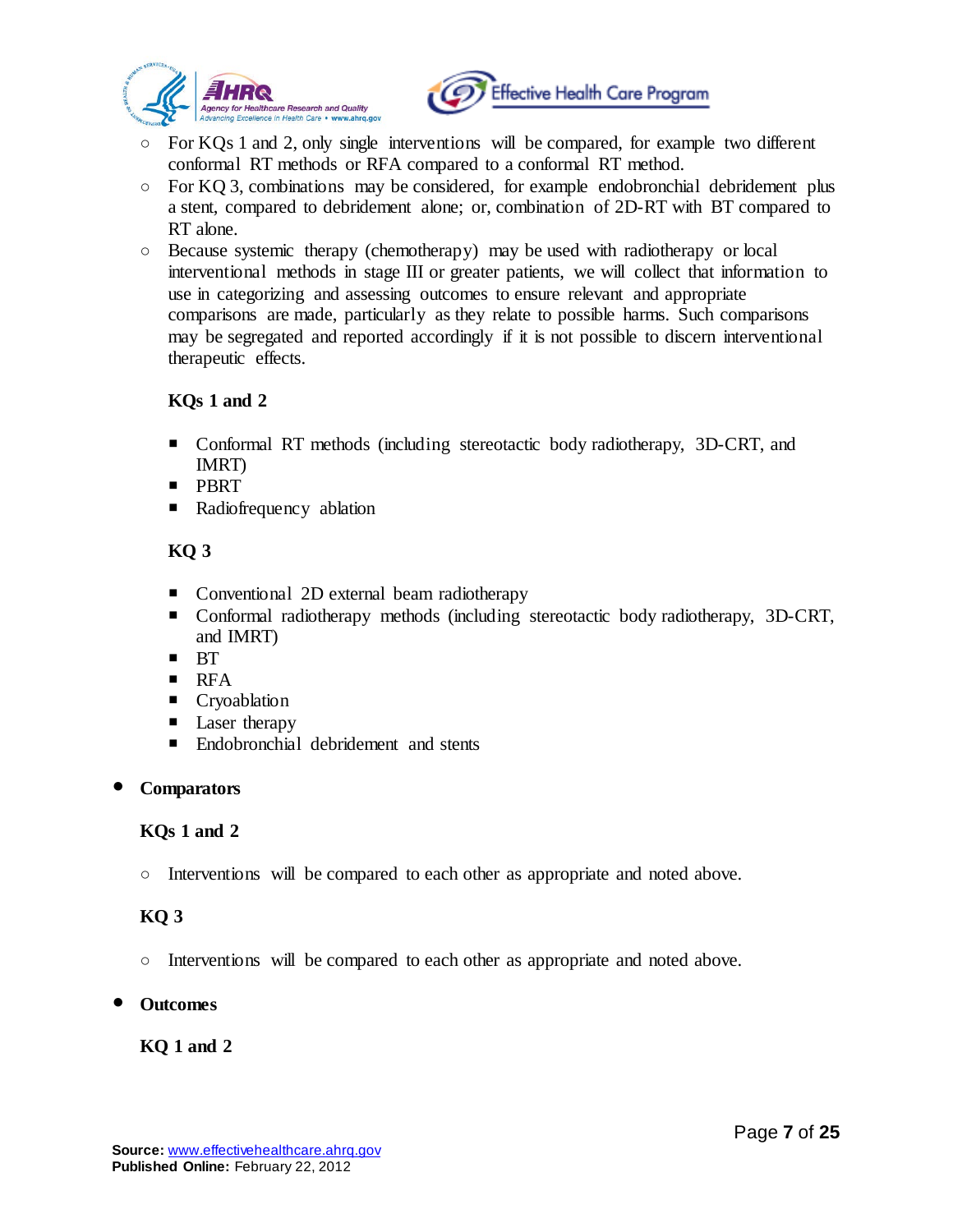



- Final health outcomes: Overall survival, cancer-specific survival, performance status, and pulmonary quality of life
- Intermediate outcomes: Local control
- $\circ$  Adverse outcomes: Includes, but not limited to, RT-associated adverse events (e.g., pneumonitis, cardiotoxicity, hemoptysis, dermatitis, etc.), non–RT-associated adverse events (e.g., pneumothorax, hemothorax, pleural effusion)

# **KQ 3**

- Final health outcomes: Overall survival, performance status, pulmonary quality of life
- Intermediate outcomes: Local control, lung function (e.g., forced expiratory volume 1), pulmonary symptoms (e.g., dyspnea, hemoptysis), respiratory tract infection
- Adverse outcomes: Includes, but not limited to, RT-associated adverse events (e.g., pneumonitis, cardiotoxicity, hemoptysis, dermatitis, etc.), non–RT-associated adverse events (e.g., pneumothorax, pleural effusion, transesophageal fistula, pericardial effusion)

### **Timing**

○ The relevant periods occur at the time of treatment through followup over months (palliation) or years (overall survival).

### **Settings**

○ Inpatient and outpatient

### **III. Analytical Frameworks**

Figure 1 shows the analytical framework for KQs 1 and 2. This figure depicts the potential impact of using lung-directed nonsurgical definitive therapies for adult patients (age 18 years or older) with documented (clinical or biopsy) stage-I NSCLC, defined as either T1N0M0 or T2N0M0, on both intermediate outcomes and final health outcomes. Direct evidence of the impact of the various therapies on health outcomes, including adverse effects, is shown by solid lines. Intermediate outcomes, such as local control and recurrence, may have an association with final health outcomes (dotted line).

Figure 2 depicts the analytical framework for KQ 3. It depicts the potential impact of using lung-directed therapies, either palliative for stages IIIa, IIIb, or IV NSCLC or curative for adult patients (age 18 years or older) with stage IIIa disease, on both intermediate outcomes and final health outcomes. Direct evidence of the impact of the various therapies on health outcomes, including adverse effects, is shown by solid lines. Intermediate outcomes, such as local control, recurrence, lung function (e.g., FEV1), pulmonary symptoms (e.g., dyspnea, bleeding), and respiratory tract infection may have an association with final health outcomes (dotted line).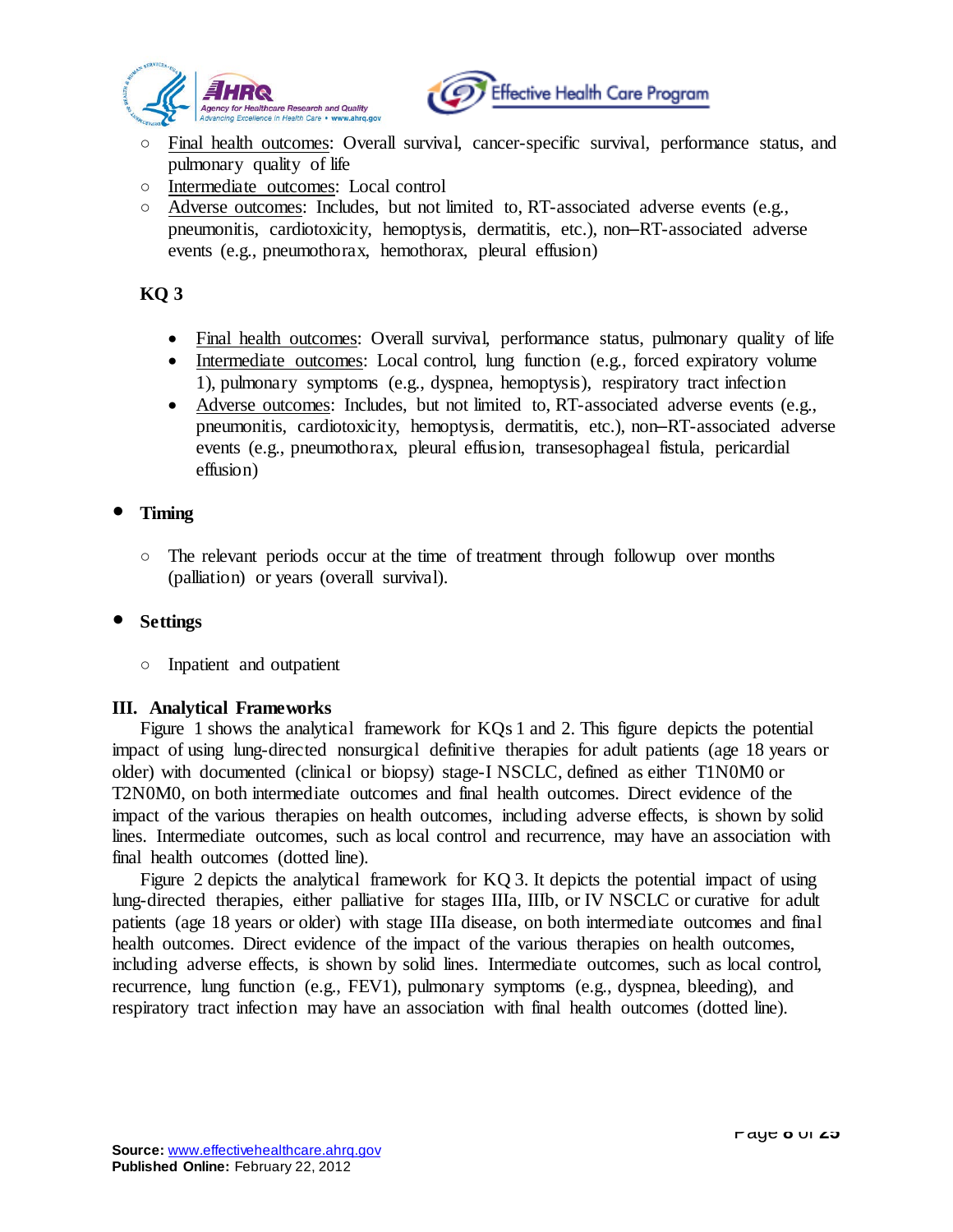



**Figure 1. Analytical framework for comparative effectiveness of local nonsurgical definitive therapies for adult patients (age 18 years or older) with documented (clinical or biopsy) stage I (T1N0M0 or T2N0M0) non-small cell lung cancer whose disease is deemed medically inoperable or whose disease is deemed operable but elect nonsurgical intervention**



Abbreviations: IMRT = intensity-modulated radiation therapy;  $KQ = \text{key}$  question; NSCLC = nonsmall cell lung cancer; PBRT = proton bean radiotherapy;  $RFA =$  radiofrequency ablation;  $RT =$ radiotherapy; SBRT = stereotactic body radiation therapy; 3D-CRT = three-dimensional conformal radiotherapy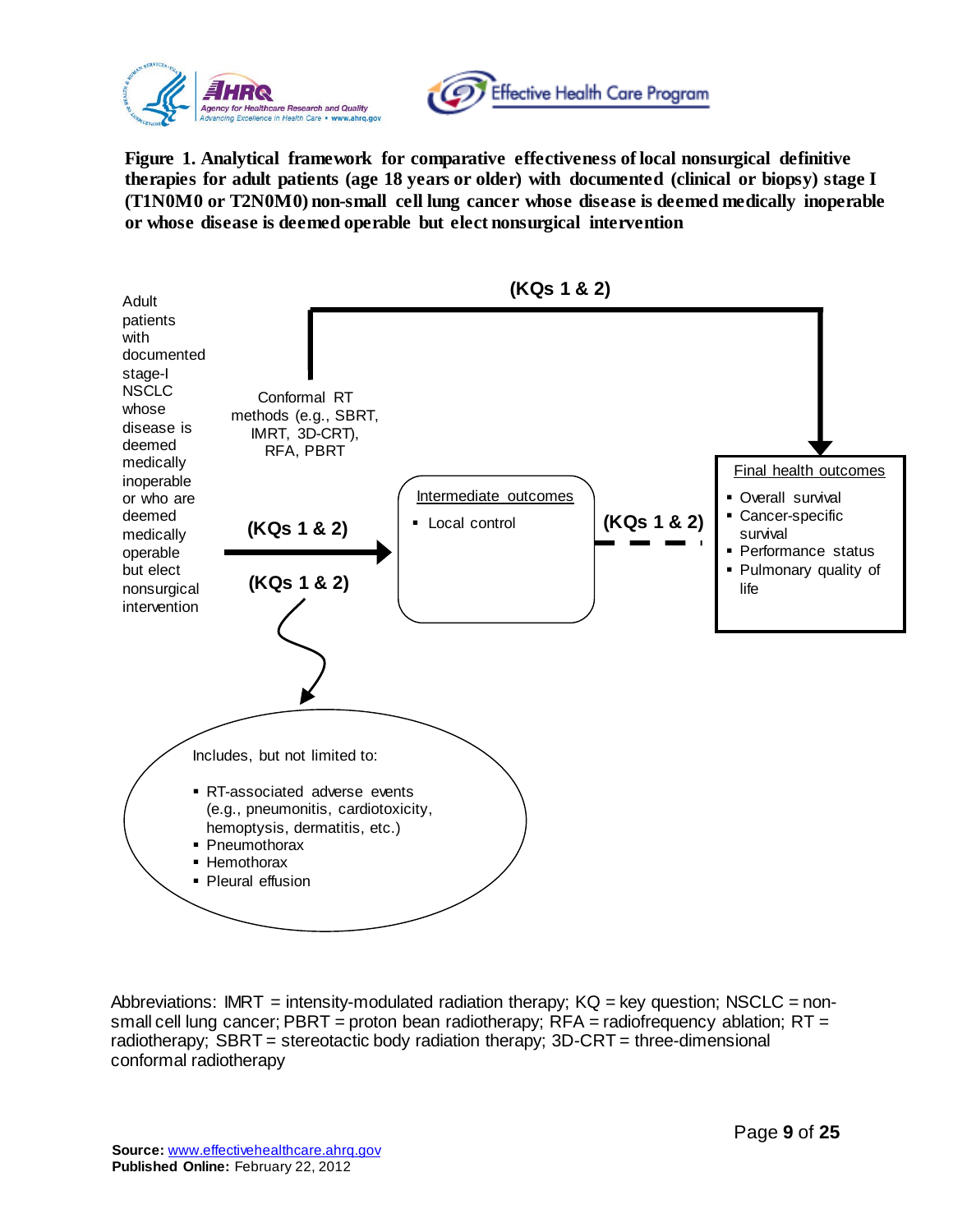



**Figure 2. Analytical framework for comparative effectiveness of local curative (stage IIIa) or palliative (stage IIIa, IIIb, or IV) therapies for adult patients (age 18 years or older) with symptomatic inoperable endobronchial obstruction due to non-small cell lung cancer**



Page **10** of **25** Abbreviations: EBRT = external beam radiation therapy; FEV = forced expiratory volume; IMRT  $=$  intensity-modulated radiation therapy;  $KQ = \text{key}$  question; NSCLC  $=$  non-small cell lung cancer;  $RFA =$  radiofrequency ablation;  $RT =$  radiotherapy;  $SBRT =$  stereotactic body radiation therapy; 3D-CRT = three-dimensional conformal radiotherapy; YAG = yttrium-aluminum-garnet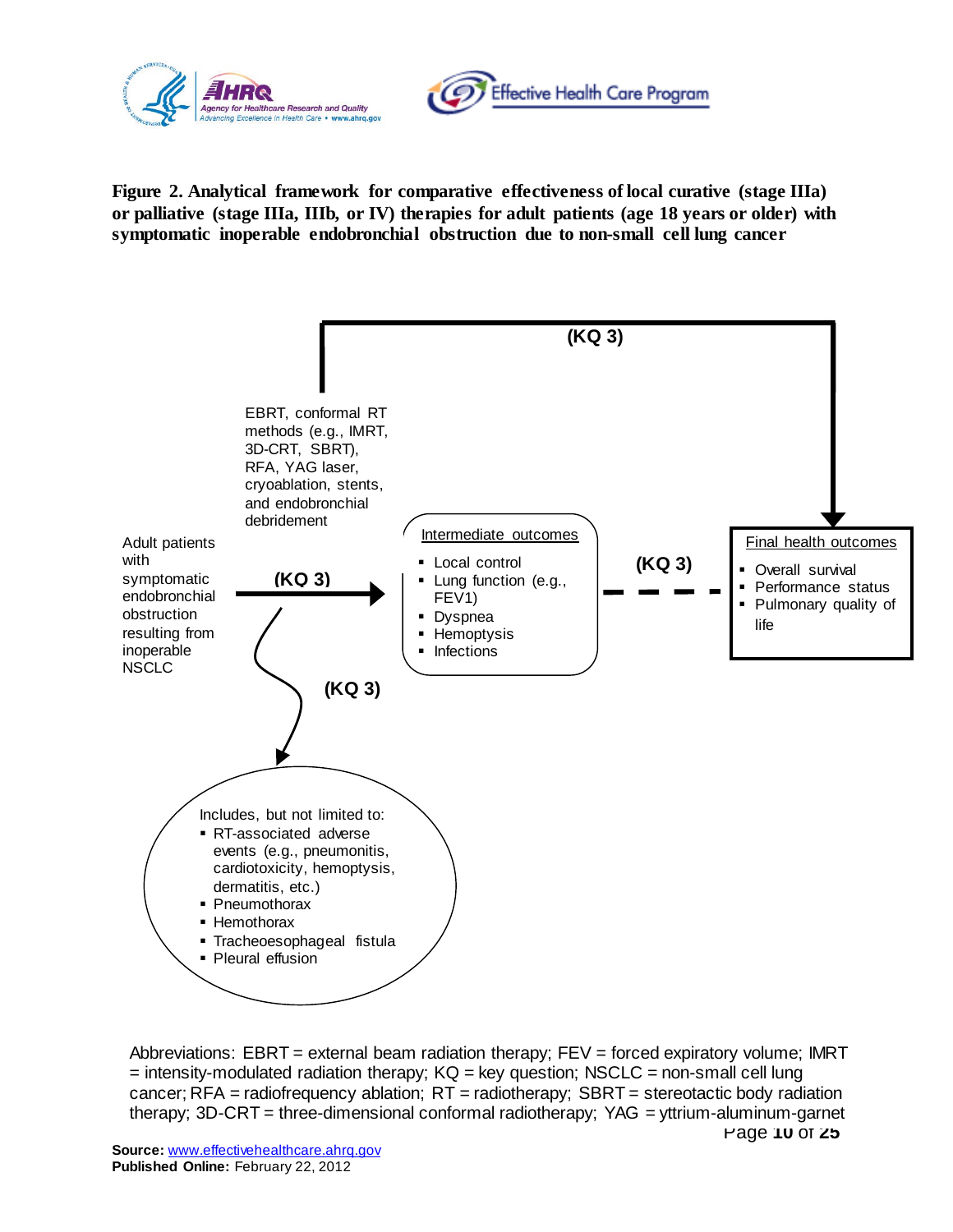



### **IV. Methods**

Methodological practices to be followed in this review will be derived from the *Methods Guide for Effectiveness and Comparative Effectiveness Reviews*[27](#page-19-9) (hereafter *Methods Guide*) and its subsequent updates.

#### **A. Study Selection Criteria**

We will seek to include only comparative studies, preferably randomized controlled trials (RCTs), but also nonrandomized comparative studies (including case-control and cohort studies) that report on the populations, comparisons, interventions, and outcomes that are part of the PICOTS. We will include noncomparative observational studies (case series) to assess comparative effectiveness in the absence of direct comparative studies. Case series will only be included when they discuss previously unreported outcomes. To classify observational study designs, we will use the system developed by Briss and colleagues.<sup>[28](#page-20-0)</sup>

Editorials, commentaries, case reports, and animal studies will be excluded. The bibliographies of review articles and systematic reviews published within the past 5 years will be examined for primary studies that may have eluded our electronic searches. Primary studies published prior to January 1, 1995, will be excluded to assure we are considering current techniques and methods.

### **B. Searching for the Evidence: Literature Search Strategies for Identification of Relevant Studies To Answer the Key Questions**

The databases listed below will be searched electronically by a medical librarian for citations from January 1995 through December 2011:

- MEDLINE®
- $\bullet$  EMBASE®
- Cochrane Controlled Trials Register

The search will be limited to English-language studies based on the following rationale. First, there is evidence to suggest that language restrictions do not change results of systematic review for conventional medical interventions.<sup>[29](#page-20-1)</sup> Second, input from the TEP suggested that most if not all of the pivotal studies in this area would be captured in the English-language evidence base and that restriction to English would not introduce bias.

Our search strategy will use the National Library of Medicine's Medical Subject Headings (MeSH®) keyword nomenclature developed for MEDLINE® and adapted for use in other databases. The searches will be limited to studies of human subjects, published in English, as shown in Appendix 1.

Grey literature will be sought by searching for clinical trials (Clinicaltrials.gov), the U.S. Food and Drug Administration (FDA) Web site, and relevant conference abstracts for data pertaining to the interventions under consideration used to definitively treat stage-I NSCLC or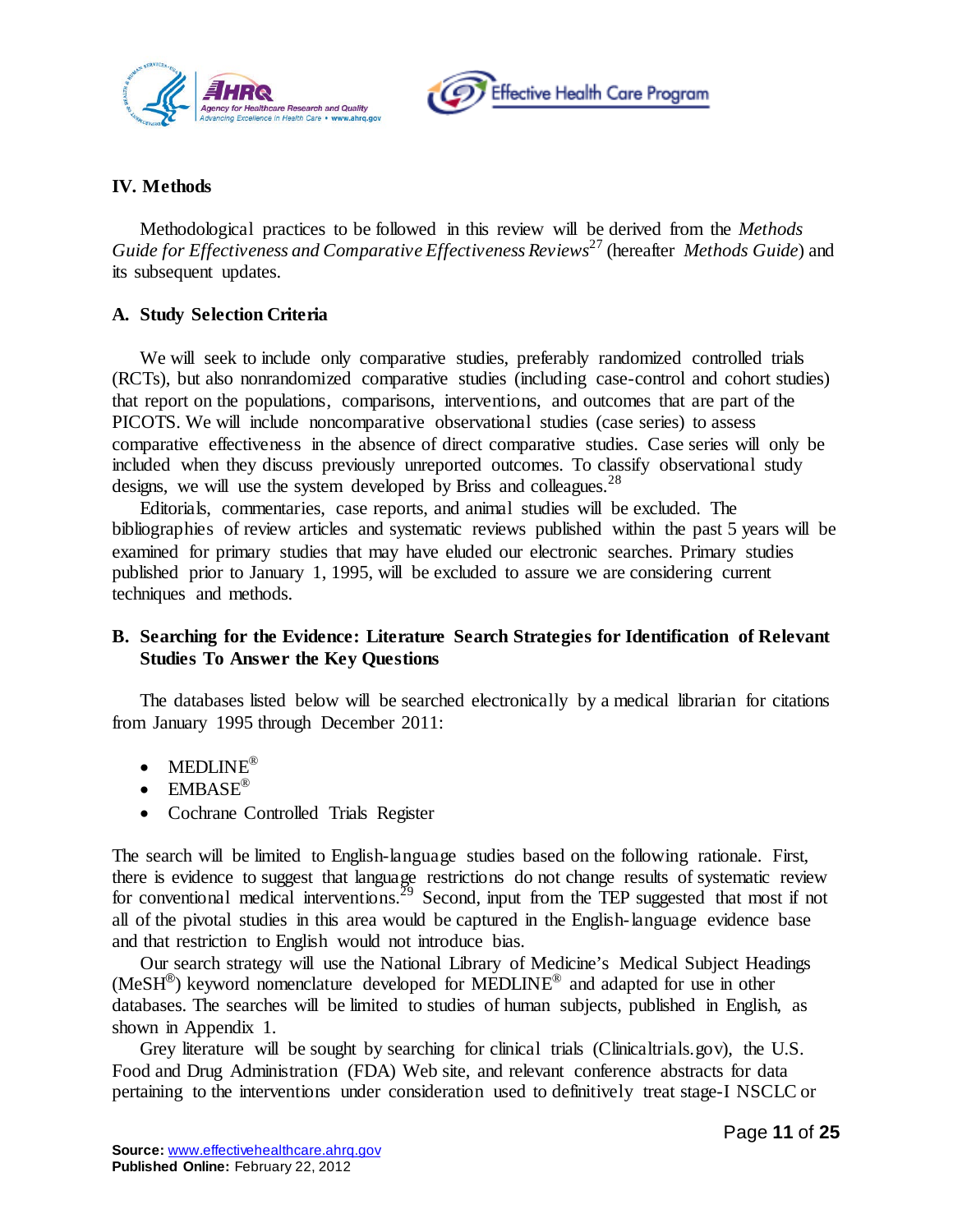



treat symptomatic endobronchial obstruction secondary to advanced (stage IIIa, IIIb, or IV) NSCLC. We will review Scientific Information Packets from the Scientific Resource Center. Study authors will be contacted for unpublished results if the primary authors concur that, if obtained, evidence could impact results meaningfully (i.e., alter GRADE analyses).

#### **C. Data Management**

Electronic search results will be transferred into an EndNote<sup>®</sup> bibliographic database and subsequently into Distiller SR for study screening and selection. Using the study-selection criteria (outlined under Study Selection Criteria above in this section) for screening titles and abstracts, each citation will be marked as: 1) eligible for review as full-text articles; 2) ineligible for full-text review. Reasons for exclusion will not be noted at this point. At least one training set of 50 to 100 titles and abstracts for each KQ will be examined initially by all team members to assure uniform application of screening criteria. Subsequent sets will be assessed until concordance is established among the team. Ultimate title and abstract screening will be performed in duplicate by two junior-level Evidence-based Practice Center (EPC) team members. To be excluded, a study must be independently excluded by both team members. In the cases where they disagree, Distiller SR will, by default, include and forward the reference for adjudication by the team leader.

A test set of a minimum 5 to 10 papers relevant to the three KQs will be evaluated in full text by junior and senior team members, including the team leader, to ensure selection criteria are applied correctly. Additional evaluations will be performed as needed to assure concordance among the selectors. Subsequently, two junior team members will review full-text articles in duplicate to determine their inclusion in the systematic review. Weekly team meetings will be held to discuss progress and to ensure the team leader is aware of difficulties or problems in this process. Both screeners must agree on exclusions; disagreements will resolved by the senior team leader. A record of the reason for exclusion of each paper retrieved will be kept in the Distiller SR database. While a paper may be excluded for multiple reasons, only one will be recorded.

Data elements will be abstracted directly into tables created in Distiller SR, as defined below. A minimum training set of five primary articles will be abstracted by all team members. Ultimate data abstraction will be performed in duplicate by junior team members, with discrepancies resolved by the senior team leader.

Abstracted data will be transferred from Distiller SR to R.<sup>30</sup> The latter will be used to compile study-level and summary tables in Microsoft<sup>®</sup> Excel format for inclusion in the report. The entire process is shown schematically in Figure 3.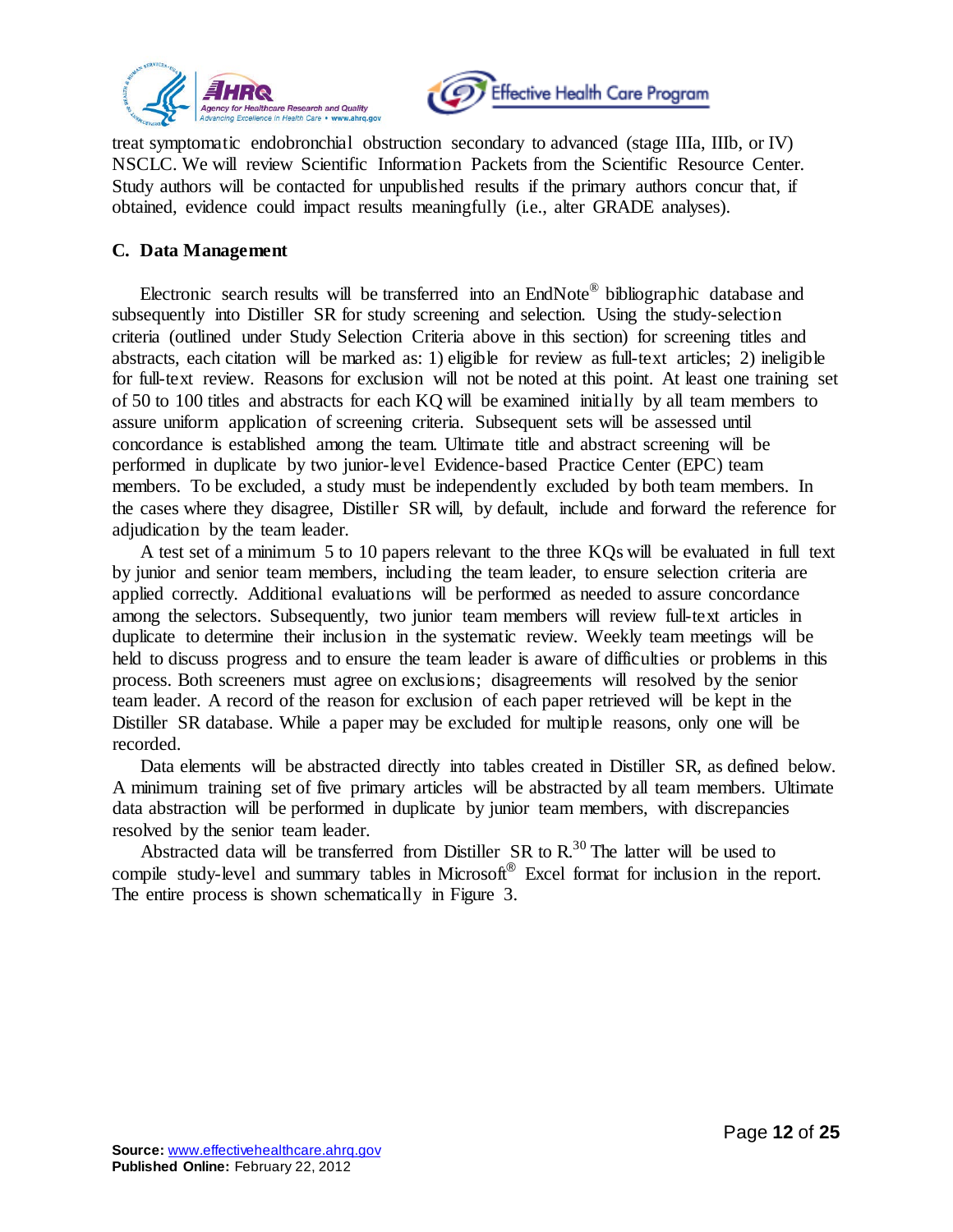



#### **Figure 3. Schematic for data management**



#### **Data Elements**

The following data elements from the intervention studies will be abstracted or recorded as not reported. The data elements to be abstracted will include the following:

- Quality Assessment
	- Number of participants and flow of participants through steps of study
	- Treatment-allocation methods (including concealment for RCTs)
	- Use of blinding (RCTs only)
	- Study design (prospective versus retrospective)
	- Use of an independent outcome assessor

Additional elements are described below under Assessment of Methodological Quality of Individual Studies.

- Patient characteristics, including:
	- Age (excluding pediatric patients, 18 years or younger)
	- Sex
	- Race/ethnicity
	- Rationale for determination of medical inoperability
	- Medical comorbidities
	- Tumor location
	- Tumor staging method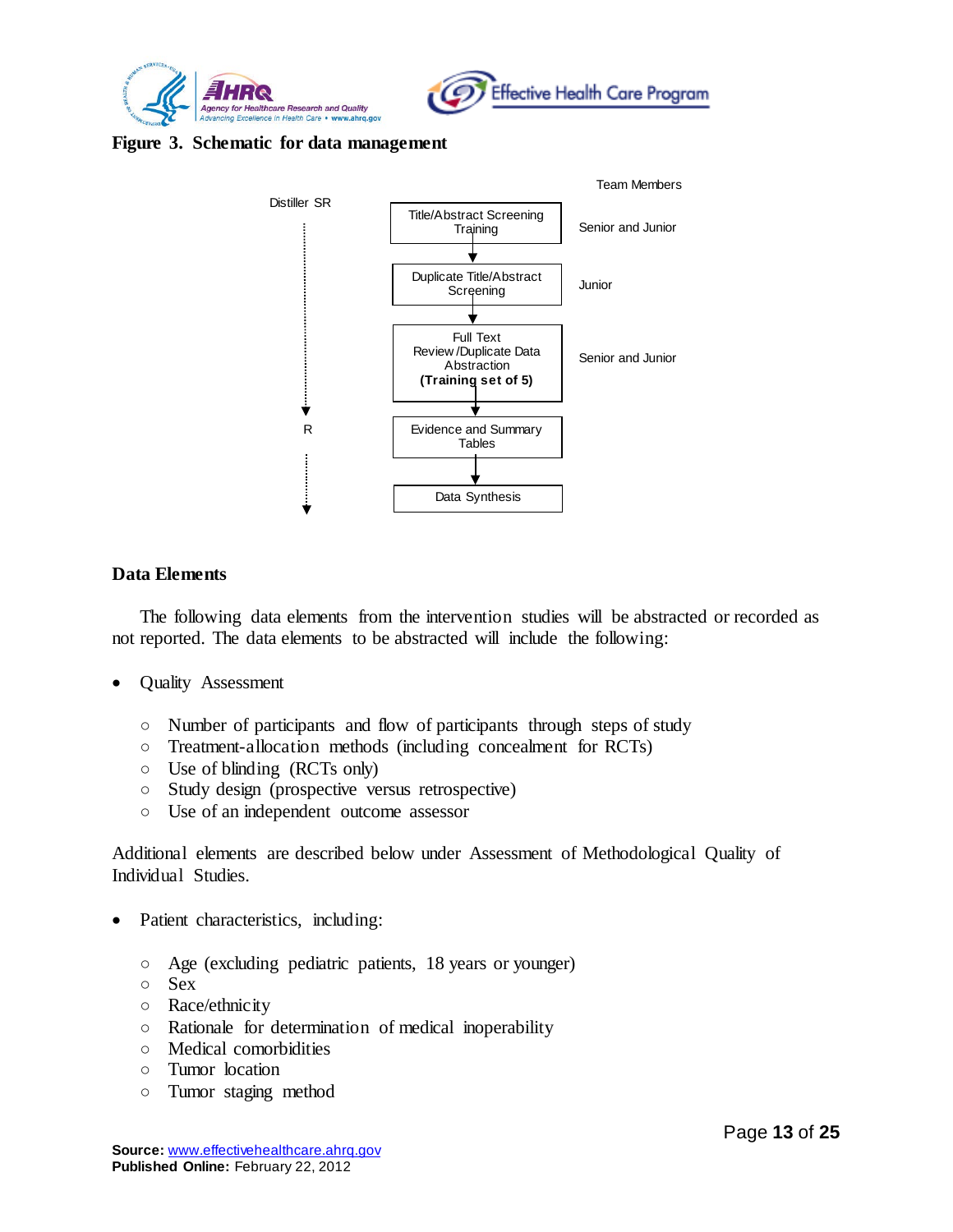



- Biopsy-proven
- **Positron emission tomography (PET) or PET/CT**
- Clinically staged
	- □ Unclear (method not reported)
- Tumor histology
- Treatment setting
- Outpatient
- Inpatient
- Treatment characteristics, including:
	- Type of lung-directed therapy(ies)
	- RT characteristics (e.g., total dose, fractionation, etc.)
	- Other prior or concurrent treatment modalities (e.g., systemic chemotherapy)
	- Number of prior lines of treatment
	- Methods used to determine tumor recurrence (e.g., PET, PET/CT, CT)
- Outcome Assessment
	- Identified primary outcome (see Analytical Frameworks and PICOTS above)
	- Identified secondary outcomes (see Analytical Frameworks and PICOTS above)
	- Response criteria
	- Followup frequency and duration
	- Cause of death (e.g., comorbidity or cancer-specific)
- Details of data analysis, including:
	- Statistical analyses (statistical test/estimation results)
	- Summary measures
	- Sample variability measures
	- Precision of estimate
	- *p* values
- Regression modeling techniques
	- Model type
	- Candidate predictors and methods for identifying candidates
	- Univariate analysis results
	- Selected predictors and methods for selecting predictors
	- Testing of assumptions
	- Inclusion of interaction terms
	- Multivariable model results
	- Discrimination or validation methods and results
	- Calibration or "goodness-of-fit" results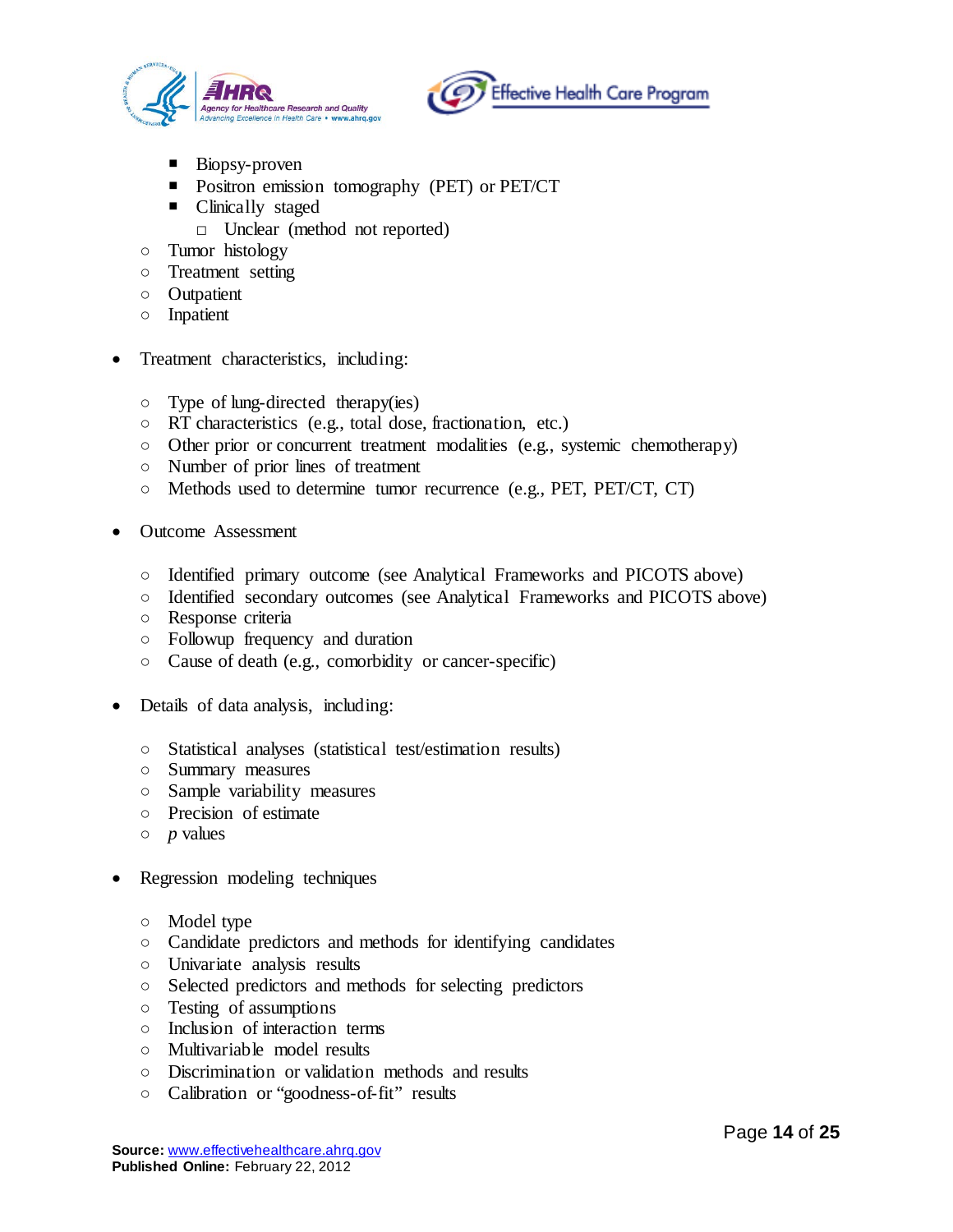



The same abstraction tables will be used for comparative and single-arm studies, although some elements may not apply to the latter (e.g., description of the control group). We will report outcome data in strata according to prognostic or other patient-related factors such as tumor stage, providing they are reported separately or can be inferred from the study in question.

### **D. Assessment of Methodological Quality of Individual Studies**

### **Definition of Ratings Based on Criteria**

In adherence with the *Methods Guide*, [27](#page-19-9) the general approach to grading individual comparative studies will be performed by using a method used by the U.S. Preventive Services Task Force.<sup>[31](#page-20-3)</sup> The quality of the abstracted studies will be assessed by two independent reviewers. Discordant quality assessments will be resolved with input from a third reviewer, if necessary.

- The quality of studies will be assessed on the basis of the following criteria:
	- Initial assembly of comparable groups: adequate randomization, including concealment and whether potential confounders (e.g., other concomitant care) were distributed equally among groups
	- Maintenance of comparable groups (includes attrition, crossovers, adherence, and contamination)
	- Important differential loss to followup or overall high loss to followup
	- Measurements: equal, reliable, and valid (includes masking of outcome assessment)
	- Clear definition of interventions
	- All important outcomes considered
	- Analysis: adjustment for potential confounders and intention-to-treat analysis
- Intervention studies will be rated according to one of three quality categories:

**Good.** Meets all criteria; comparable groups are assembled initially and maintained throughout the study (followup at least 80%); reliable and valid measurement instruments are used and applied equally to the groups; interventions are spelled out clearly; all important outcomes are considered; and appropriate attention is given to confounders in analysis. In addition, intention-to-treat analysis is used for RCTs.

Fair. Studies are graded "fair" if any or all of the following problems occur, without the fatal flaws noted in the "poor" category below: In general, comparable groups are assembled initially, but some questions remain about whether some (although not major) differences occurred with followup; measurement instruments are acceptable (although not the best) and are generally applied equally; some but not all important outcomes are considered; and some but not all potential confounders are accounted for. Intention-to-treat analysis has been done for RCTs.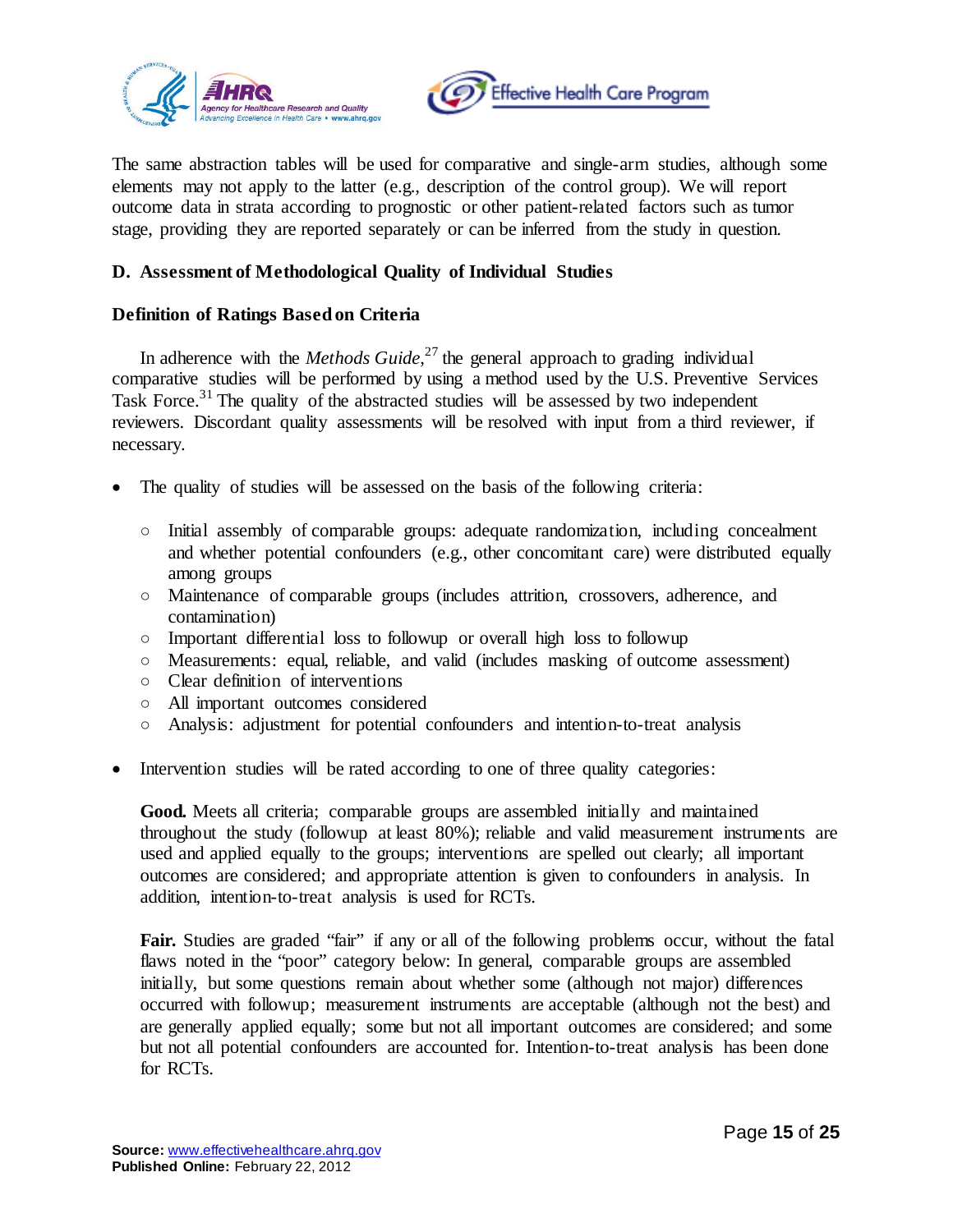



**Poor.** Studies are graded "poor" if any of the following fatal flaws exists: Groups assembled initially are not close to being comparable or maintained throughout the study; unreliable or invalid measurement instruments are used or not applied at all equally among groups; and key confounders are given little or no attention; lack of masked outcome assessment; and for RCTs, intention-to-treat analysis is lacking.

- The quality of included nonrandomized comparative intervention studies will also be assessed based on a selection of items proposed by Deeks and colleagues<sup>[32](#page-20-4)</sup> to inform the approach used by the U.S. Preventive Services Task Force<sup>31</sup> as follows:
	- Was sample definition and selection prospective or retrospective?
	- Were inclusion/exclusion criteria clearly described?
	- Were participants selected to be representative?
	- Was there an attempt to balance groups by design?
	- Were baseline prognostic characteristics clearly described and groups shown to be comparable?
	- Were interventions clearly specified?
	- Were participants in treatment groups recruited within the same time period?
	- Was there an attempt by investigators to allocate participants to treatment groups in an attempt to minimize bias?
	- Were concurrent/concomitant treatments clearly specified and given equally to treatment groups?
	- Were outcome measures clearly valid, reliable, and equally applied to treatment groups?
	- Were outcome assessors blinded?
	- Was the length of followup adequate?
	- $\circ$  Was attrition below an overall high level (<20%)?
	- $\circ$  Was the difference in attrition between treatment groups below a high level ( $\langle 15\% \rangle$ ?
	- Did the analysis of outcome data incorporate a method for handling confounders such as statistical adjustment?
- The quality of included single-arm intervention studies will be assessed based on a set of study characteristics proposed by Carey and Boden,  $33$  as follows:
	- Clearly defined question
	- Well-described study population
	- Well-described intervention
	- Use of validated outcome measures
	- Appropriate statistical analyses
	- Well-described results
	- Discussion and conclusion supported by data
	- Funding source acknowledged

# **E. Data Synthesis**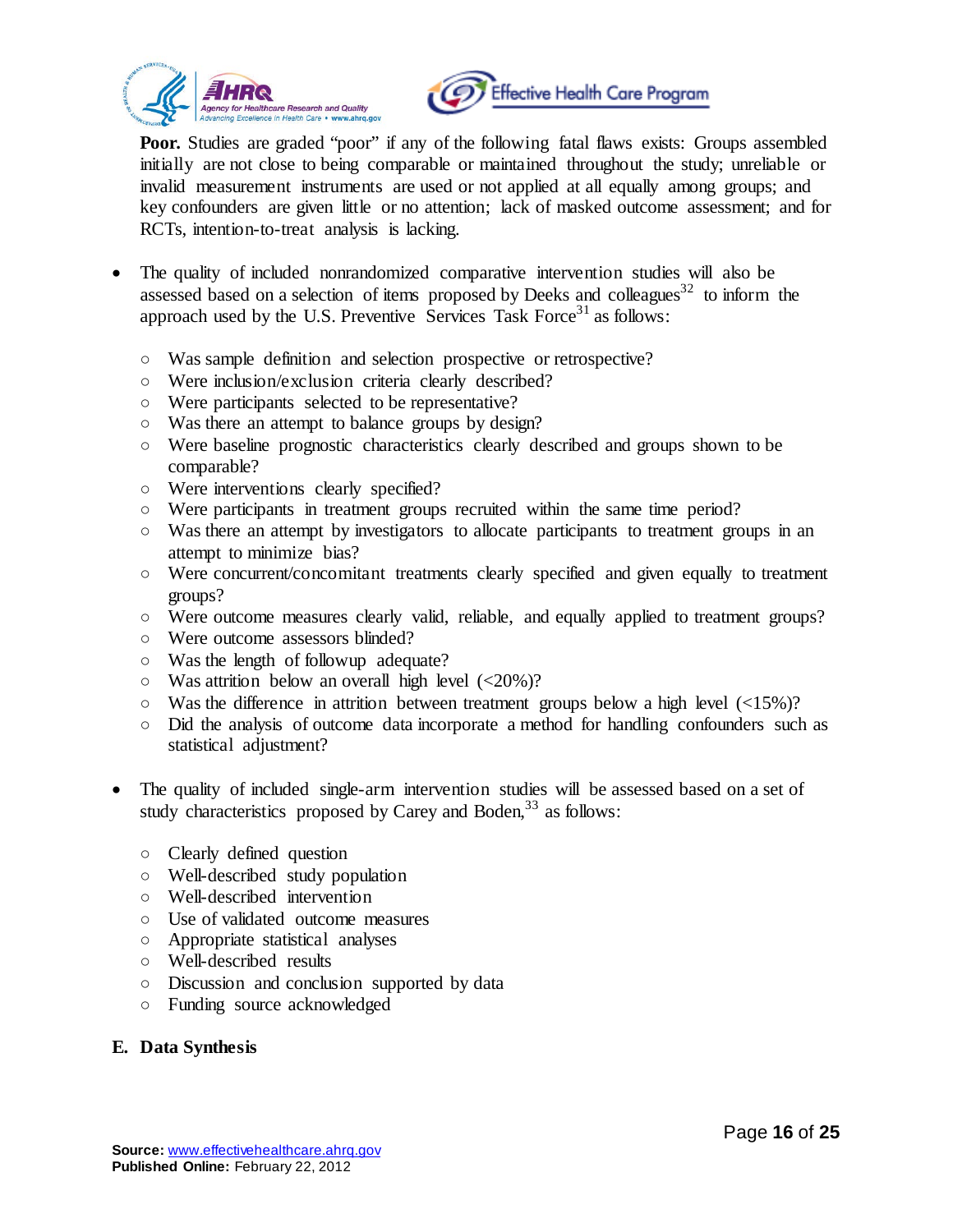



Whether or not this evidence review will incorporate formal data synthesis (e.g., metaanalysis) will be determined after completing the formal literature search, screen, and study inclusion. Procedures used for meta-analysis will conform to methods outlined by the AHRQ EPC program in the *Methods Guide* and elsewhere*.* [27,](#page-19-9) [34](#page-20-6)[, 35](#page-20-7) 

When appropriate (e.g., similar instruments used or standardized effect measures relevant and interpretable), outcome measures will be pooled according to AHRQ guidance, and synthesized in  $R^{36}$  using the meta<sup>37</sup> and metafor<sup>[38](#page-20-10)</sup> packages. Clinical heterogeneity and appropriateness for pooling will be judged on the basis of study characteristics in concert with subject matter knowledge. Because the goal of any pooling is to estimate unconditional effects,<sup>[39](#page-20-11)</sup> random-effects models will be used. The magnitude of statistical heterogeneity will be examined using  $I^2$  acknowledging potential limitations<sup>[40](#page-20-12)</sup> and, when present (e.g., exceeding 25%), explored in meta-regressions.<sup>[41](#page-20-13)</sup> Evidence for possible publication bias will be explored using funnel plots.

Potential subgroups effects for benefits will be examined as reported but may include: patient age, comorbidities, tumor size, tumor location, intervention type, and previous therapy. Outcomes will be summarized and reported corresponding to the order specified and by intervention in the KQs.

### **Grading the Evidence for Each Key Question**

Studies will be assessed for relevance against target populations, interventions of interest, and outcomes of interest. The system used for rating the strength of the overall body of evidence is outlined in the *Methods Guid[e27](#page-19-9)* and is based on a system developed by the GRADE Working Group.<sup>[42](#page-21-0)</sup> This system explicitly addresses the following domains: risk of bias, consistency, directness, and precision. The grade of evidence strength is classified into the following four categories:

- **High.** High confidence that the evidence reflects the true effect. Further research is very unlikely to change our confidence in the estimate of effect.
- **Moderate.** Moderate confidence that the evidence reflects the true effect. Further research may change our confidence in the estimate of effect and may change the estimate.
- **Low.** Low confidence that the evidence reflects the true effect. Further research is likely to change our confidence in the estimate of effect and is likely to change the estimate.
- **Insufficient.** Evidence is either unavailable or does not permit estimation of an effect.

Additional (optional) domains including strength of association, publication bias, coherence, dose-response relationship, and residual confounding will be addressed if appropriate.

Specific outcomes and comparisons to be rated will depend on the evidence found in the literature review. The grade rating will be made by independent reviewers, and disagreements will be resolved by consensus adjudication.

#### **F. Assessing Applicability**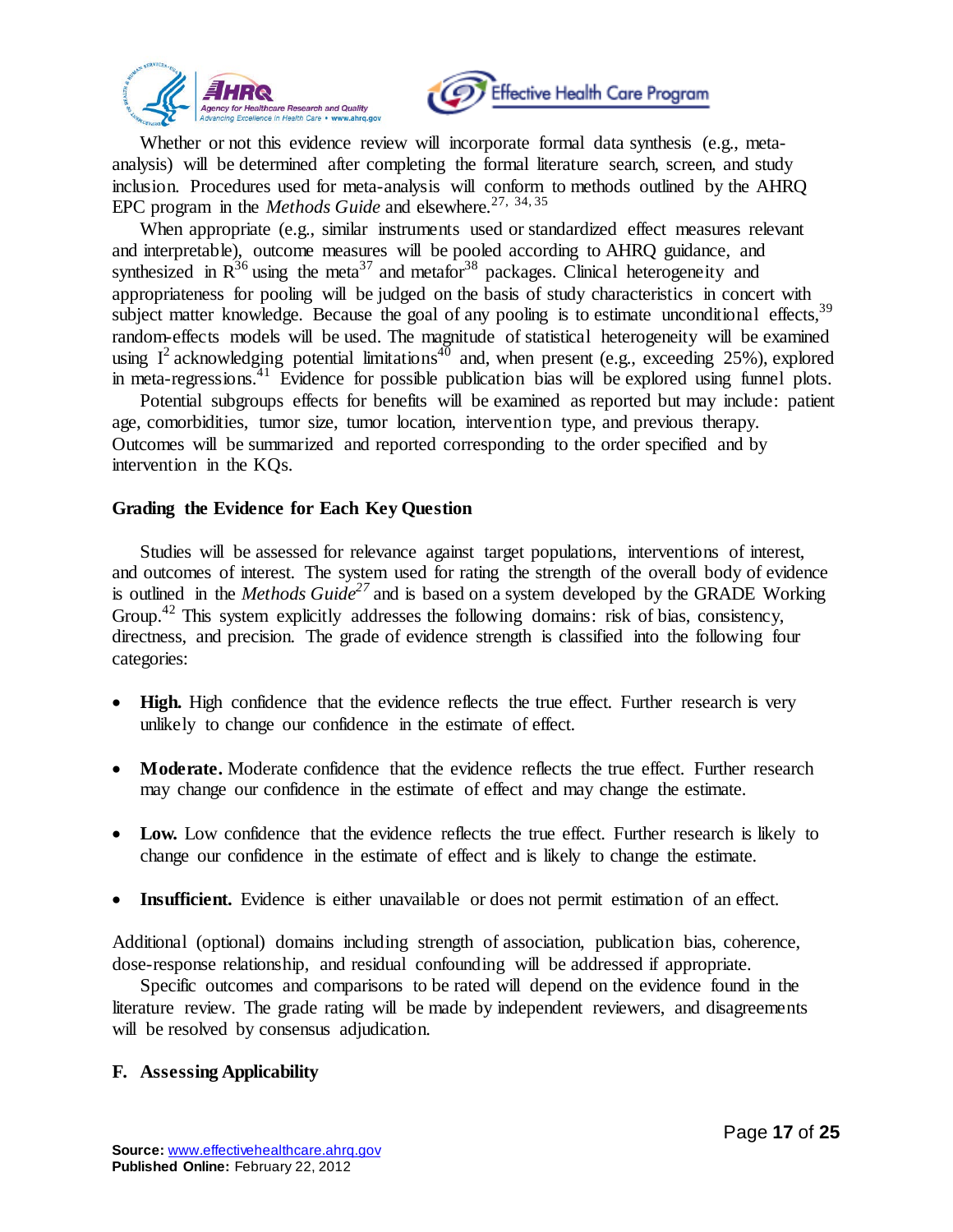



Applicability of findings in this review will be assessed according to the AHRQ *Methods Guide* using the PICOS (Population, Intervention, Comparator, Outcome, and Setting) framework.<sup>[27,](#page-19-9) [43](#page-21-1)</sup> Included studies will assessed for relevance against target populations, interventions and comparators of interest, and outcomes of interest.

It is anticipated that results will be applicable only to the specialized populations of interest by KQ. Factors to consider for this include the following:

- Patient characteristics, including:
	- o Age (excluding pediatric patients, 18 years or younger)
	- o Sex
	- o Race/ethnicity
	- o Rationale for determination of medical inoperability
	- o Medical comorbidities
- Tumor location
- Tumor staging method
	- o Biopsy-proven
	- o PET or PET/CT
	- o Clinically staged
	- o Unclear (method not reported)
- Tumor histology
- Treatment setting
	- o Outpatient
	- o Inpatient

#### **V. References**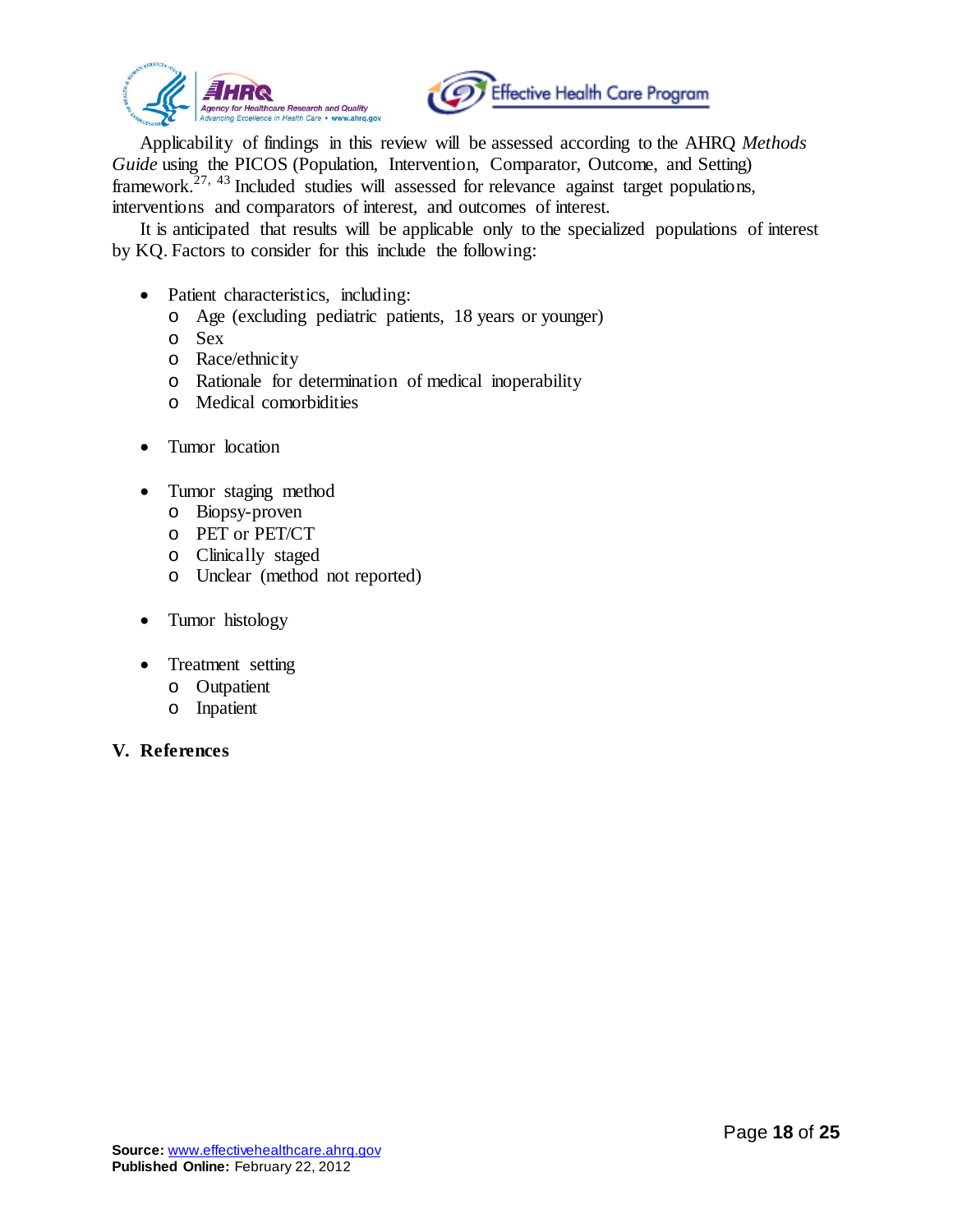



<span id="page-18-0"></span>1. Jemal A, Siegel R, Xu J, et al. Cancer statistics, 2010. CA Cancer J Clin. 2010 Sep-Oct;60(5):277-300. PMID: 20610543.

<span id="page-18-1"></span>2. Crino L, Weder W, van Meerbeeck J, et al. Early stage and locally advanced (non-metastatic) non-small-cell lung cancer: ESMO Clinical Practice Guidelines for diagnosis, treatment and follow-up. Ann Oncol. 2010 May;21 Suppl 5:v103-15. PMID: 20555058.

<span id="page-18-2"></span>3. Robinson CG, Bradley JD. The treatment of early-stage disease. Semin Radiat Oncol. 2010 Jul;20(3):178-85. PMID: 20685580.

<span id="page-18-3"></span>4. Dagnault A, Ebacher A, Vigneault E, et al. Retrospective study of 81 patients treated with brachytherapy for endobronchial primary tumor or metastasis. Brachytherapy. 2010 Jul-Sep;9(3):243-7. PMID: 20122873.

<span id="page-18-4"></span>5. Ernst A, Feller-Kopman D, Becker HD, et al. Central airway obstruction. Am J Respir Crit Care Med. 2004 Jun 15;169(12):1278-97. PMID: 15187010.

<span id="page-18-13"></span>6. Amjadi K, Voduc N, Cruysberghs Y, et al. Impact of interventional bronchoscopy on quality of life in malignant airway obstruction. Respiration. 2008;76(4):421-8. PMID: 18758153.

<span id="page-18-12"></span>7. Morris CD, Budde JM, Godette KD, et al. Palliative management of malignant airway obstruction. Ann Thorac Surg. 2002 Dec;74(6):1928-32; discussion 32-3. PMID: 12643375.

<span id="page-18-5"></span>8. Christie NA, Pennathur A, Burton SA, et al. Stereotactic radiosurgery for early stage nonsmall cell lung cancer: rationale, patient selection, results, and complications. Semin Thorac Cardiovasc Surg. 2008 Winter;20(4):290-7. PMID: 19251167.

<span id="page-18-6"></span>9. Decker RH, Tanoue LT, Colasanto JM, et al. Evaluation and definitive management of medically inoperable early-stage non-small-cell lung cancer. Part 1: Assessment and conventional radiotherapy. Oncology (Williston Park). 2006 Jun;20(7):727-36. PMID: 16841796.

<span id="page-18-7"></span>10. Mohiuddin MM, Choi NC. The role of radiation therapy in non-small cell lung cancer. Semin Respir Crit Care Med. 2005 Jun;26(3):278-88. PMID: 16052429.

<span id="page-18-8"></span>11. Patel RR, Mehta M. Three-dimensional conformal radiotherapy for lung cancer: promises and pitfalls. Curr Oncol Rep. 2002 Jul;4(4):347-53. PMID: 12044245.

<span id="page-18-11"></span>12. Powell JW, Dexter E, Scalzetti EM, et al. Treatment advances for medically inoperable nonsmall-cell lung cancer: emphasis on prospective trials. Lancet Oncol. 2009 Sep;10(9):885-94. PMID: 19717090.

<span id="page-18-9"></span>13. Low DA, Moran JM, Dempsey JF, et al. Dosimetry tools and techniques for IMRT. Med Phys. 2011 Mar;38(3):1313-38. PMID: 21520843.

<span id="page-18-10"></span>14. Martel MK. Advanced radiation treatment planning and delivery approaches for treatment of lung cancer. Hematol Oncol Clin North Am. 2004 Feb;18(1):231-43. PMID: 15005291.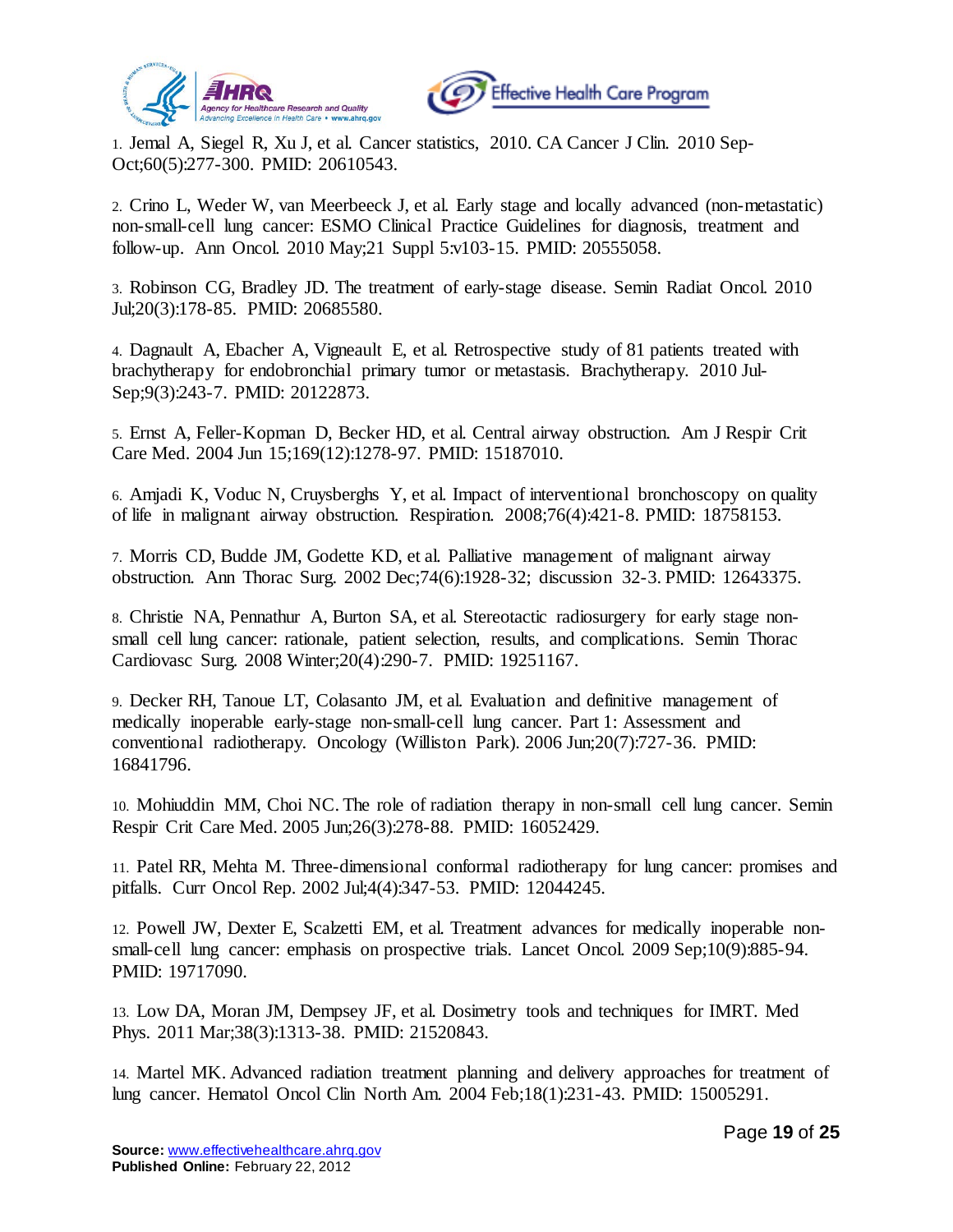



<span id="page-19-0"></span>15. Heinzerling JH, Kavanagh B, Timmerman RD. Stereotactic ablative radiation therapy for primary lung tumors. Cancer J. 2011 Jan-Feb;17(1):28-32. PMID: 21263264.

<span id="page-19-1"></span>16. Widesott L, Amichetti M, Schwarz M. Proton therapy in lung cancer: clinical outcomes and technical issues. A systematic review. Radiother Oncol. 2008 Feb;86(2):154-64. PMID: 18241945.

<span id="page-19-2"></span>17. Haasbeek CJ, Senan S, Smit EF, et al. Critical review of nonsurgical treatment options for stage I non-small cell lung cancer. Oncologist. 2008 Mar;13(3):309-19. PMID: 18378542.

18. Nguyen NP, Garland L, Welsh J, et al. Can stereotactic fractionated radiation therapy become the standard of care for early stage non-small cell lung carcinoma. Cancer Treat Rev. 2008 Dec;34(8):719-27. PMID: 18657910.

19. Senan S, Lagerwaard F. Stereotactic radiotherapy for stage I lung cancer: current results and new developments. Cancer Radiother. 2010 Apr;14(2):115-8. PMID: 20189429.

20. Videtic GM, Stephans KL. The role of stereotactic body radiotherapy in the management of non-small cell lung cancer: an emerging standard for the medically inoperable patient? Curr Oncol Rep. 2010 Jul;12(4):235-41. PMID: 20446066.

<span id="page-19-3"></span>21. Santos RS, Raftopoulos Y, Keenan RJ, et al. Bronchoscopic palliation of primary lung cancer: single or multimodality therapy? Surg Endosc. 2004 Jun;18(6):931-6. PMID: 15108108.

<span id="page-19-4"></span>22. Zhu JC, Yan TD, Morris DL. A systematic review of radiofrequency ablation for lung tumors. Ann Surg Oncol. 2008 Jun;15(6):1765-74. PMID: 18368456.

<span id="page-19-5"></span>23. Das M, Abdelmaksoud MH, Loo BW, Jr., et al. Alternatives to surgery for early stage nonsmall cell lung cancer-ready for prime time? Curr Treat Options Oncol. 2010 Jun;11(1-2):24-35. PMID: 20577833.

<span id="page-19-6"></span>24. Stewart AJ, Mutyala S, Holloway CL, et al. Intraoperative seed placement for thoracic malignancy-A review of technique, indications, and published literature. Brachytherapy. 2009 Jan-Mar;8(1):63-9. PMID: 19056322.

<span id="page-19-7"></span>25. Cardona AF, Reveiz L, Ospina EG, et al. Palliative endobronchial brachytherapy for nonsmall cell lung cancer. Cochrane Database Syst Rev. 2008(2):CD004284. PMID: 18425900.

<span id="page-19-8"></span>26. Yerushalmi R, Fenig E, Shitrit D, et al. Endobronchial stent for malignant airway obstructions. Isr Med Assoc J. 2006 Sep;8(9):615-7. PMID: 17058411.

<span id="page-19-9"></span>27. Helfand M, Balshem H. Methods Guide for Effectiveness and Comparative Effectiveness Reviews. August 2009. Rockville, MD. [http://www.effectivehealthcare.ahrq.gov/index.cfm/search-for-guides-reviews-and](http://www.effectivehealthcare.ahrq.gov/index.cfm/search-for-guides-reviews-and-reports/?pageaction=displayProduct&productID=318)[reports/?pageaction=displayProduct&productID=318.](http://www.effectivehealthcare.ahrq.gov/index.cfm/search-for-guides-reviews-and-reports/?pageaction=displayProduct&productID=318)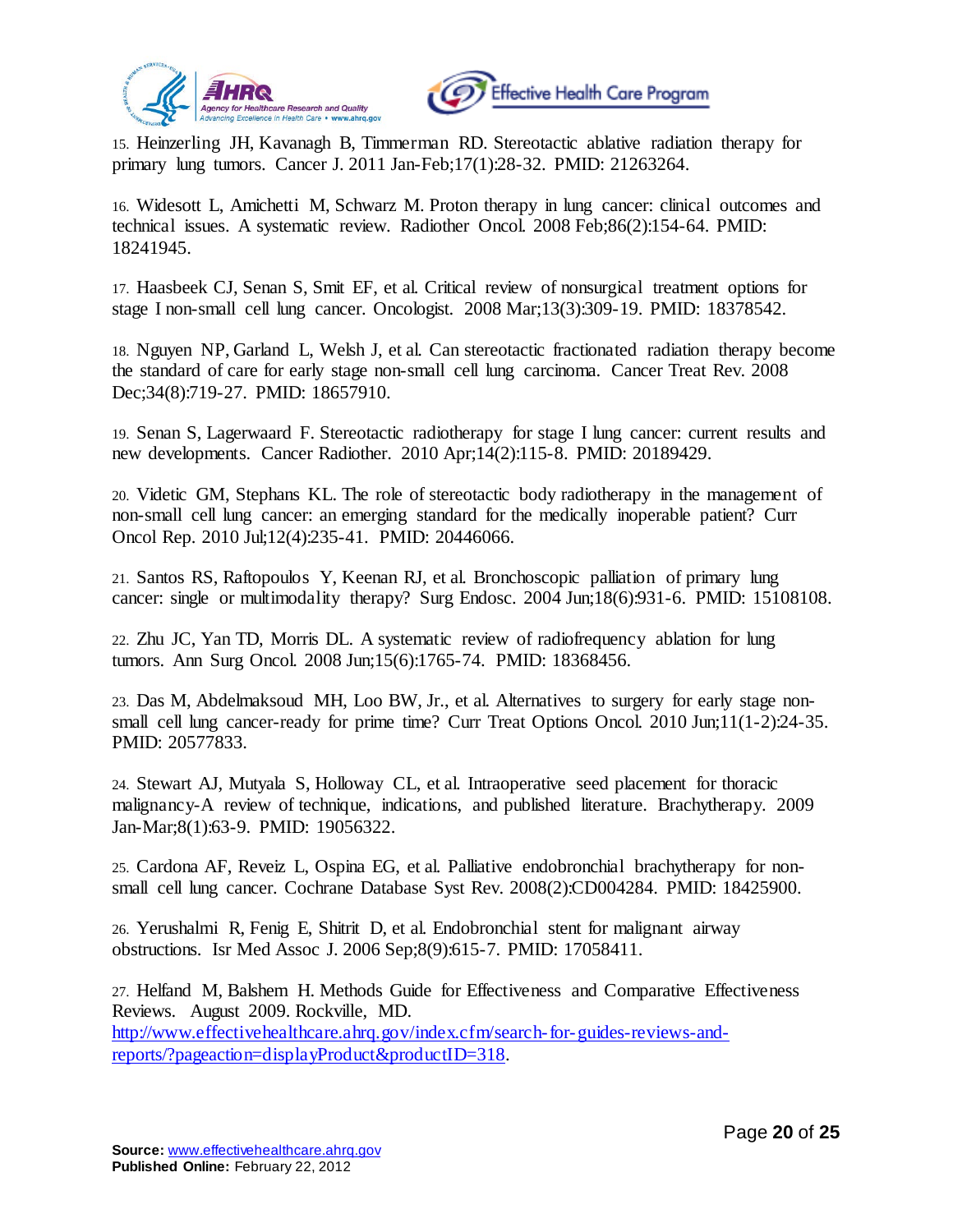



<span id="page-20-0"></span>28. Briss PA, Zaza S, Pappaioanou M, et al. Developing an evidence-based Guide to Community Preventive Services-methods. The Task Force on Community Preventive Services. Am J Prev Med. 2000;18(1 Suppl):35-43. PMID: 10806978

<span id="page-20-1"></span>29. Pham B, Klassen TP, Lawson ML, et al. Language of publication restrictions in systematic reviews gave different results depending on whether the intervention was conventional or complementary. J Clin Epidemiol. 2005 Aug;58(8):769-76. PMID: 16086467.

<span id="page-20-2"></span>30. R Development Core Team. R: A Language and Environment for Statistical Computing. Vienna ARFfSCAfhwR-po.

<span id="page-20-3"></span>31. Harris RP, Helfand M, Woolf SH, et al. Current methods of the US Preventive Services Task Force: a review of the process. Am J Prev Med. 2001;20(3 Suppl):21-35. PMID: 11306229

<span id="page-20-4"></span>32. Deeks JJ, Dinnes J, D'Amico R, et al. Evaluating non-randomised intervention studies. Health Technol Assess. 2003;7(27):iii-x, 1-173. PMID: 14499048

<span id="page-20-5"></span>33. Carey TS, SD B. A critical guide to case series reports. Spine. 2003;28:1631-4. PMID: 12897483

<span id="page-20-6"></span>34. Fu R, Gartlehner G, Grant M, et al. Conducting quantitative synthesis when comparing medical interventions: AHRQ and the Effective Health Care Program. J Clin Epidemiol. 2011 Nov;64(11):1187-97. PMID: 21477993.

<span id="page-20-7"></span>35. Fu R GG, Grant M, et al. Conducting Quantitative Synthesis When Comparing Medical Interventions: AHRQ and the Effective Health Care Program. In: Agency for Healthcare Research and Quality. Methods Guide for Comparative Effectiveness Reviews. . [http://www.effectivehealthcare.ahrq.gov/tasks/sites/ehc/assets/File/MethodsGuide\\_ConductingQ](http://www.effectivehealthcare.ahrq.gov/tasks/sites/ehc/assets/File/MethodsGuide_ConductingQuantitativeSynthesis.pdf) [uantitativeSynthesis.pdf.](http://www.effectivehealthcare.ahrq.gov/tasks/sites/ehc/assets/File/MethodsGuide_ConductingQuantitativeSynthesis.pdf) 2010.

<span id="page-20-8"></span>36. R Development Core Team. R: A Language and Environment for Statistical Computing. Vienna, Austria: R Foundation for Statistical Computing; 2011.

<span id="page-20-9"></span>37. Schwarzer G. meta: Meta-Analysis with R (version 1.6-1). 2011. [http://CRAN.R-project.org/.](http://cran.r-project.org/)  Accessed on June 16 2011.

<span id="page-20-10"></span>38. Viechtbauer W. Conducting Meta-Analyses in R with the metafor Package. Journal of Statistical Software. 2010;36(3):1-48.

<span id="page-20-11"></span>39. Hedges LV, Vevea JL. Fixed- and random-effects models in meta-analysis. Psychol Meth. 1998;3(4):486-504. PMID: none.

<span id="page-20-12"></span>40. Rucker G, Schwarzer G, Carpenter JR, et al. Undue reliance on I(2) in assessing heterogeneity may mislead. BMC Med Res Methodol. 2008;8:79. PMID: 19036172.

<span id="page-20-13"></span>41. Thompson SG, Higgins JP. How should meta-regression analyses be undertaken and interpreted? Stat Med. 2002 Jun 15;21(11):1559-73. PMID: 12111920.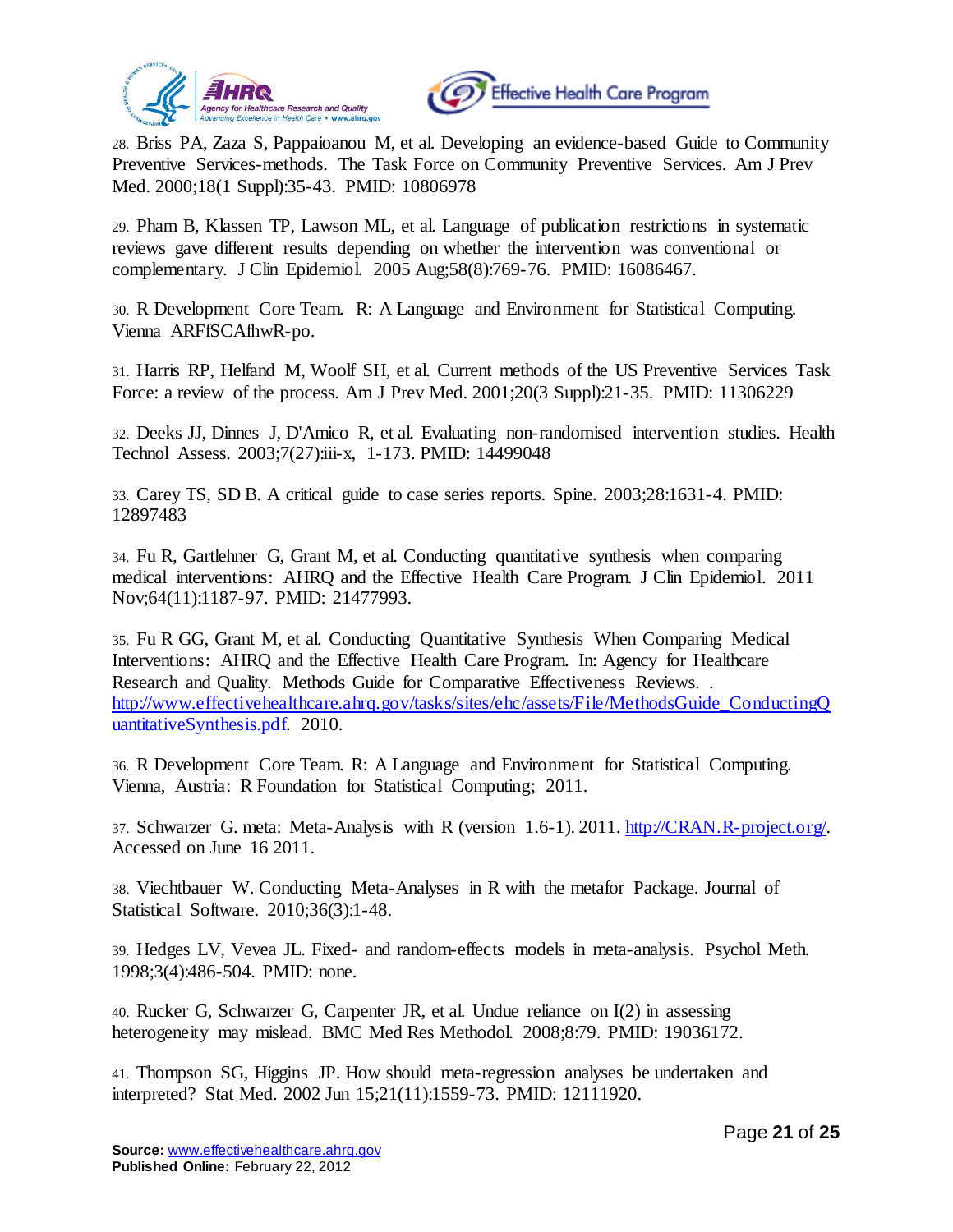



<span id="page-21-0"></span>42. Owens DK, Lohr KN, Atkins D, et al. AHRQ series paper 5: grading the strength of a body of evidence when comparing medical interventions—Agency for Healthcare Research and Quality and the Effective Health-Care Program. J Clin Epidemiol. 2010;63:513-23. PMID: 19595577

<span id="page-21-1"></span>43. Brown P, Brunnhuber K, Chalkidou K, et al. How to formulate research recommendations. BMJ. 2006 Oct 14;333(7572):804-6. PMID: 17038740.

### **VI. Definition of Terms**

None

#### **VII. Summary of Protocol Amendments**

None

### **VIII. Review of Key Questions**

For all EPC reviews, key questions were reviewed and refined as needed by the EPC with input from Key Informants and the Technical Expert Panel (TEP) to assure that the questions are specific and explicit about what information is being reviewed. In addition, for Comparative Effectiveness reviews, the key questions were posted for public comment and finalized by the EPC after review of the comments.

#### **IX. Key Informants**

Key Informants are the end-users of research, including patients and caregivers, practicing clinicians, relevant professional and consumer organizations, purchasers of health care, and others with experience in making health care decisions. Within the EPC program, the Key Informant role is to provide input into identifying the Key Questions for research that will inform health care decisions. The EPC solicits input from Key Informants when developing questions for systematic review or when identifying high-priority research gaps and needed new research. Key Informants are not involved in analyzing the evidence or writing the report and have not reviewed the report, except as given the opportunity to do so through the peer or public review mechanism.

Key Informants must disclose any financial conflicts of interest greater than \$10,000 and any other relevant business or professional conflicts of interest. Because of their role as end-users, individuals are invited to serve as Key Informants and those who present with potential conflicts may be retained. The TOO and the EPC work to balance, manage, or mitigate any potential conflicts of interest identified.

### **X. Technical Experts**

Technical Experts comprise a multidisciplinary group of clinical, content, and methodological experts who provide input in defining populations, interventions, comparisons, or outcomes as well as identifying particular studies or databases to search. They are selected to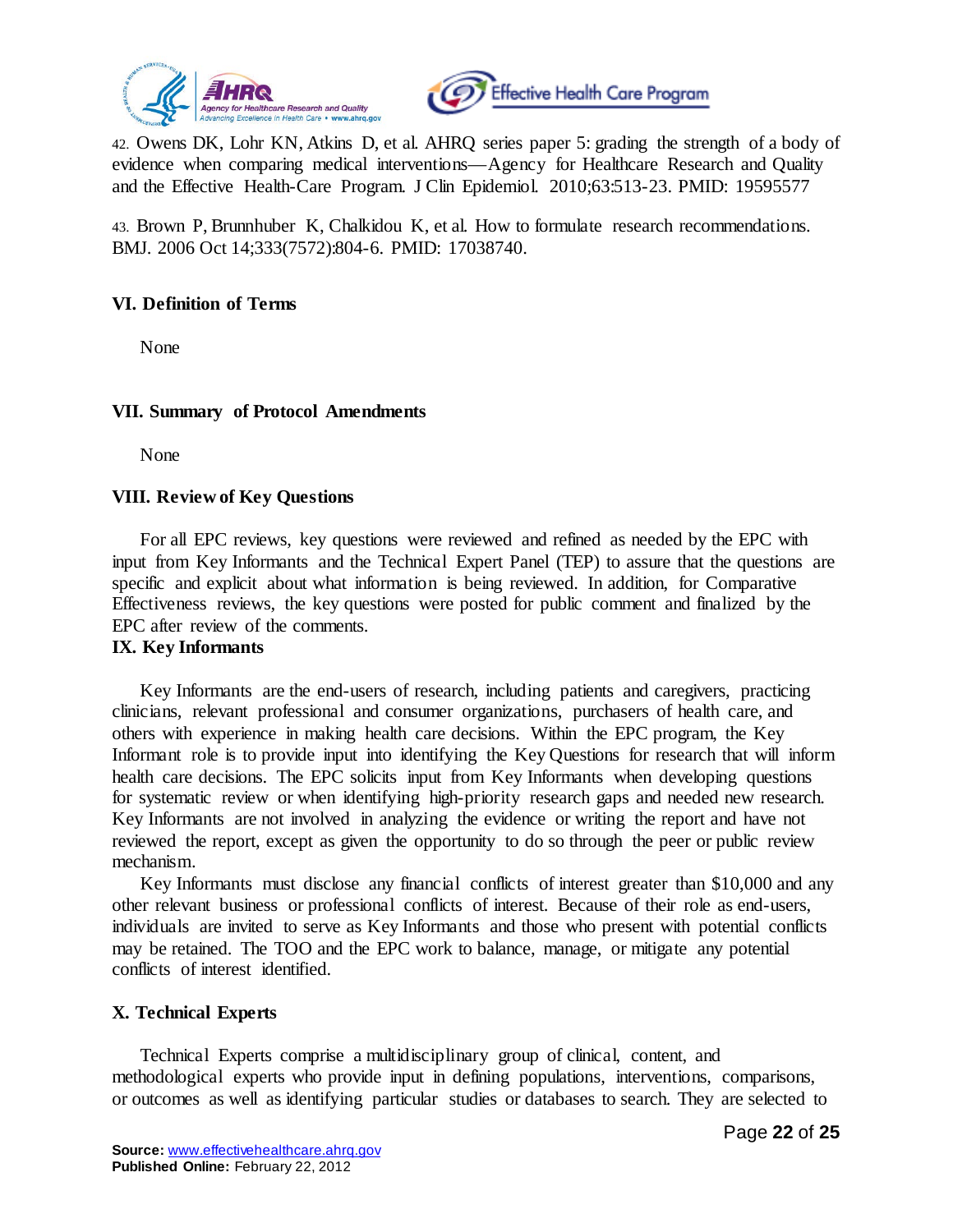



provide broad expertise and perspectives specific to the topic under development. Divergent and conflicted opinions are common and perceived as healthy scientific discourse that results in a thoughtful, relevant systematic review. Therefore study questions, design, and/or methodological approaches do not necessarily represent the views of individual technical and content experts. Technical Experts provide information to the EPC to identify literature search strategies and recommend approaches to specific issues as requested by the EPC. Technical Experts do not do analysis of any kind nor contribute to the writing of the report and have not reviewed the report, except as given the opportunity to do so through the peer or public review mechanism.

Technical Experts must disclose any financial conflicts of interest greater than \$10,000 and any other relevant business or professional conflicts of interest. Because of their unique clinical or content expertise, individuals are invited to serve as Technical Experts and those who present with potential conflicts may be retained. The TOO and the EPC work to balance, manage, or mitigate any potential conflicts of interest identified.

#### **XI. Peer Reviewers**

Peer reviewers are invited to provide written comments on the draft report based on their clinical, content, or methodological expertise. Peer review comments on the preliminary draft of the report are considered by the EPC in preparation of the final draft of the report. Peer reviewers do not participate in writing or editing of the final report or other products. The synthesis of the scientific literature presented in the final report does not necessarily represent the views of individual reviewers. The dispositions of the peer review comments are documented and will, for CERs and Technical briefs, be published 3 months after the publication of the Evidence report.

Potential Reviewers must disclose any financial conflicts of interest greater than \$10,000 and any other relevant business or professional conflicts of interest. Invited Peer Reviewers may not have any financial conflict of interest greater than \$10,000. Peer reviewers who disclose potential business or professional conflicts of interest may submit comments on draft reports through the public comment mechanism.

### **XII. EPC team disclosures:**

The EPC Team has no conflicts of interest to disclose.

### **XIII. Role of the Funder:**

This project was funded under Contract No. xxx-xxx from the Agency for Healthcare Research and Quality, U.S. Department of Health and Human Services. The Task Order Officer reviewed contract deliverables for adherence to contract requirements and quality. The authors of this report are responsible for its content. Statements in the report should not be construed as endorsement by the Agency for Healthcare Research and Quality or the U.S. Department of Health and Human Services.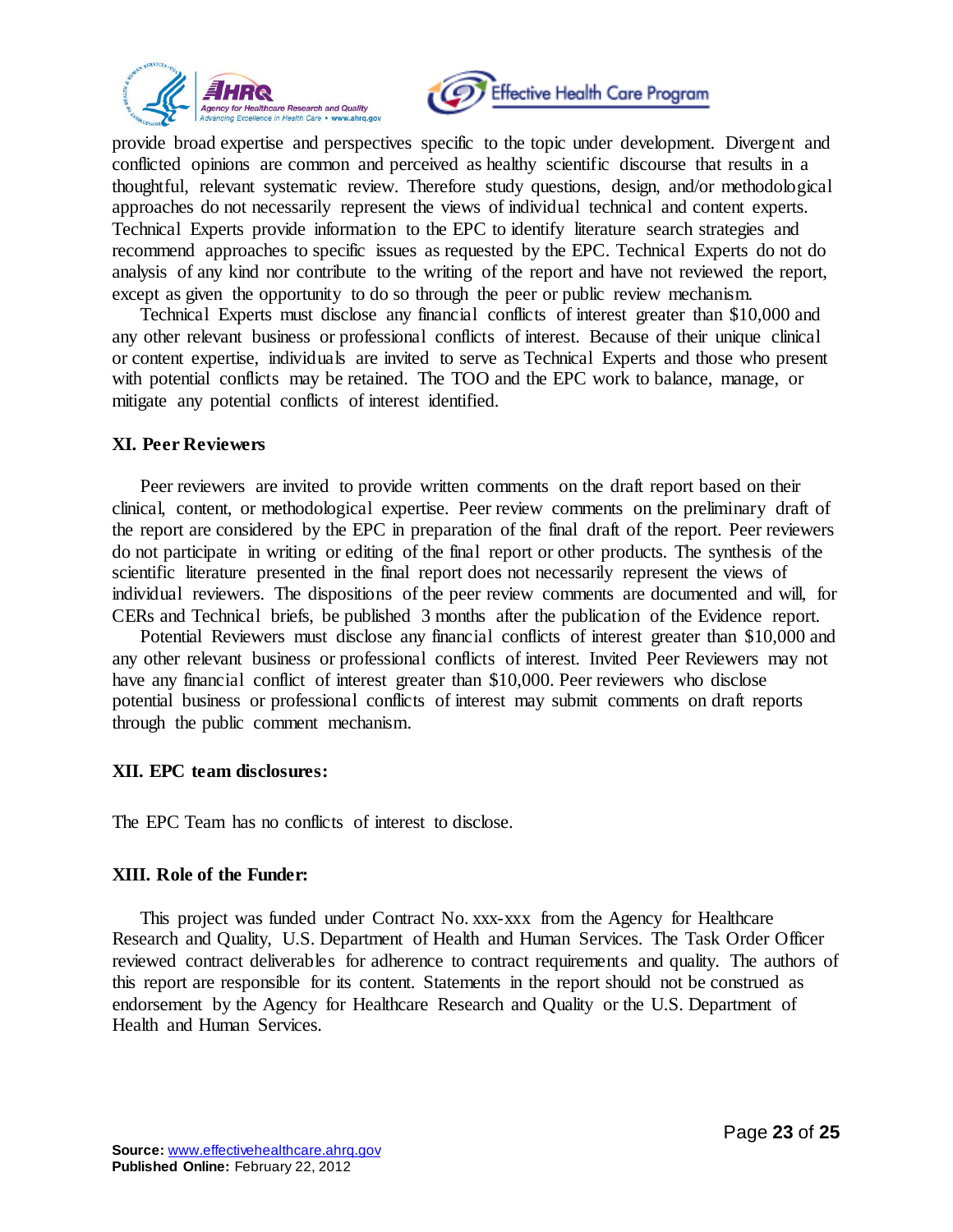



# **APPENDIX 1.**

The search strategies for the CER are as follow:

# **PubMed (MEDLINE) – December 12, 2011**

Stage I

"Carcinoma, Non-Small-Cell Lung"[Mesh] OR ("Lung Neoplasms"[Mesh] OR "lung cancer") AND ("non-small-cell" OR "non-small cell" OR "non small cell")

AND

"stage I" OR "stage one" OR "stage 1" OR T1N0M0 OR T2N0M0 OR early OR inoperable OR unoperable OR nonoperable OR decline\* OR refuse\*

AND

"Brachytherapy"[Mesh] OR "Protons"[Mesh] OR "Radiotherapy, Intensity-Modulated"[Mesh] OR "Radiotherapy, Conformal"[Mesh] OR "Ablation Techniques"[Mesh] OR

"Radiotherapy"[Mesh] OR "radiotherapy "[Subheading] OR "radiofrequency ablation" OR (radiofrequency AND ablation) OR RFA OR radiotherapy OR radiation OR "external beam" OR "3D conformal" OR "3-D Conformal" OR "intensity modulated radiotherapy" OR IMRT OR brachytherapy OR "stereotactic radiotherapy" OR "stereotactic body radiotherapy" OR ("proton beam" AND (radiation OR therapy OR radiotherapy))

AND

English language/Humans as limits

Advanced

"Carcinoma, Non-Small-Cell Lung"[Mesh] OR ("Lung Neoplasms"[Mesh] OR "lung cancer") AND ("non-small-cell" OR "non-small cell" OR "non small cell")

AND

"stage III" OR "stage 3" OR "stage three" OR "stage IIIa" OR "stage IIIb" OR "stage IV" OR "stage 4" OR "stage four" OR advanced

AND

"Brachytherapy"[Mesh] OR "Protons"[Mesh] OR "Radiotherapy, Intensity-Modulated"[Mesh] OR "Radiotherapy, Conformal"[Mesh] OR "Ablation Techniques"[Mesh] OR

"Radiotherapy"[Mesh] OR "radiotherapy "[Subheading] OR "radiofrequency ablation" OR (radiofrequency AND ablation) OR RFA OR radiotherapy OR radiation OR "external beam" OR "intensity modulated radiotherapy" OR IMRT OR brachytherapy OR "stereotactic radiotherapy" OR "stereotactic body radiotherapy" OR ("proton beam" AND (radiation OR therapy OR radiotherapy)) OR "Stents"[Mesh] OR stent\* OR (("Debridement"[Mesh] OR debridement) AND (endoscopy OR endoscopic OR endobronchial))

AND

English language/Humans as limits

# **EMBASE 12/13/11**

Stage I

'non-small-cell lung cancer'/exp OR ('lung neoplasms'/exp OR 'lung cancer'/exp AND ('nonsmall-cell' OR 'non-small cell' OR 'non small cell' OR nsclc)) AND